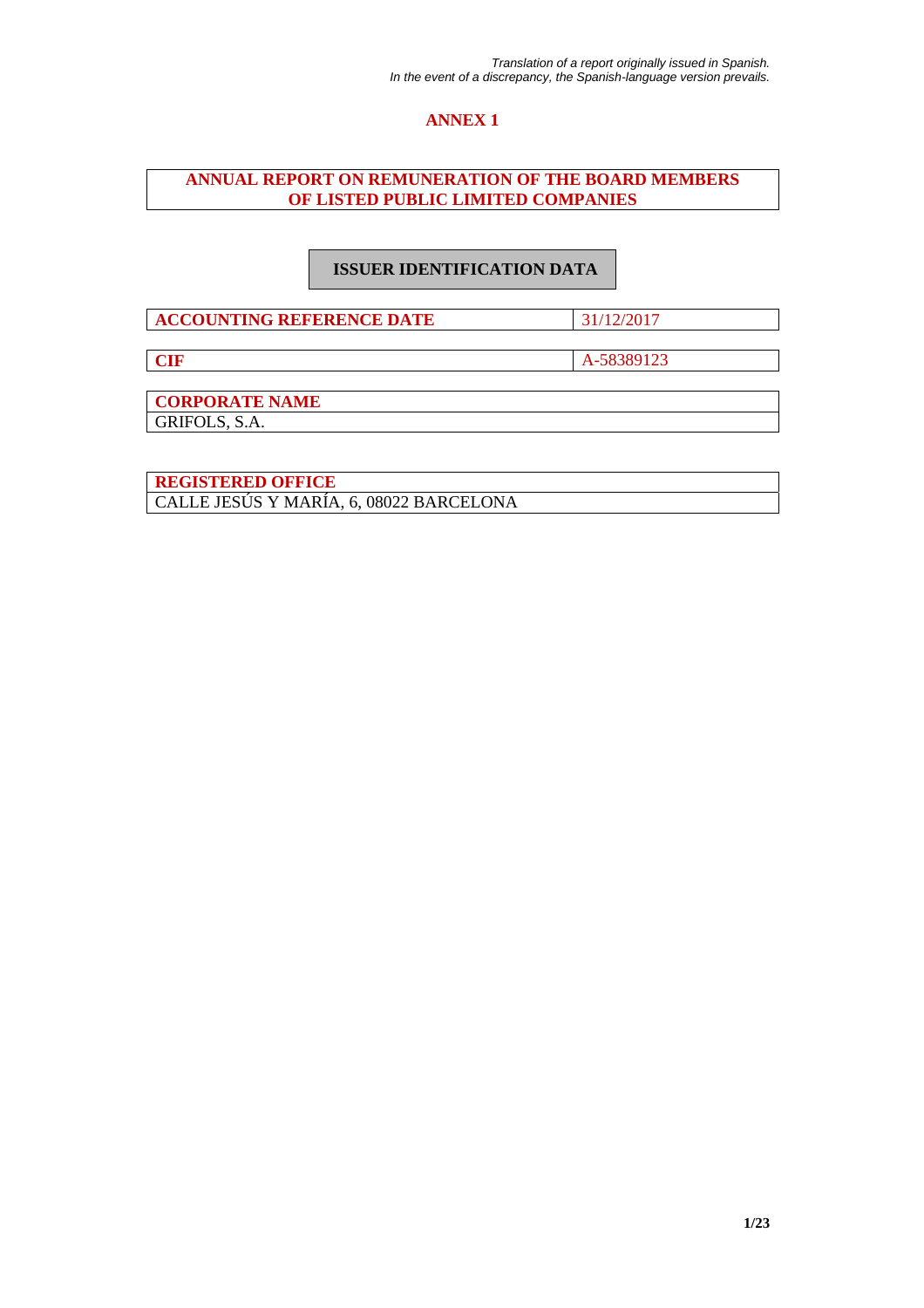## **TEMPLATE OF ANNUAL REPORT ON THE REMUNERATION OF BOARD MEMBERS OF LISTED PUBLIC LIMITED COMPANIES**

# **A COMPANY REMUNERATION POLICY FOR THE CURRENT FISCAL YEAR**

- A.1 Explain the remuneration policy of the Company. In this section, information is to be included on the following:
	- General principles and fundamentals of the remuneration policy.
	- The most significant changes made in the remuneration policy compared to that applied during the previous financial year, as well as those modifications that may have been made during the financial year of the conditions for the exercising of options already granted.
	- Criteria used and composition of similar corporate groups whose remuneration policies have been examined to establish the remuneration policy of the company.
	- Relative importance of the variable compensation concepts in relation to those fixed and criteria followed to determine different components of the directors' remuneration package (remuneration mix)

## **Explain the remuneration policy**

The remuneration system of the members of the Board of Directors and the remuneration policy of the Company aims to adequately remunerate directors based on their dedication, qualifications and level of responsibility, ensuring that it does not impede their independence and that said remuneration aligns with market requirements. The directors' remuneration policy approved by the Company's General Shareholders' Meeting held on 26 May 2017 applies to financial year 2017 as well as to the following three financial years, that is, until financial year 2020 inclusive, in accordance with article 529 *novodecies* of the Spanish Companies Act, pursuant to the provisions of the Transitional Provision of Law 31/2014, of 3 December, amending the Spanish Companies Act in matters of corporate governance.

The remuneration regime of the members of the Board of Directors and the remuneration policy are regulated in the Company's Articles of Association and in the Regulations of the Board of Directors.

A. Articles of Association of the Company

Article 20.bis of the Articles of Association establishes that the remuneration of board members as such shall be a fixed amount. To that end, the General Shareholders' Meeting shall approve, at least every three years, and with a validity of three years following the year of its approval, the directors' remuneration policy, which shall necessarily establish the maximum amount of the annual remuneration to be paid to all directors as such; the Board of Directors shall be in charge of its distribution among the board members. The duties and responsibilities of each director, their membership to Board committees and other relevant objective circumstances shall be taken into account when allocating the amount.

Notwithstanding the foregoing, the directors shall have the right to be refunded any expenses incurred while holding their office, and to receive remuneration for performing their executive duties specified in the contracts approved in accordance with the Spanish Companies Act, as long as it conforms to the directors' remuneration policy approved by the General Shareholders' Meeting pursuant to the Company's Corporate Governance system and any applicable legal provision.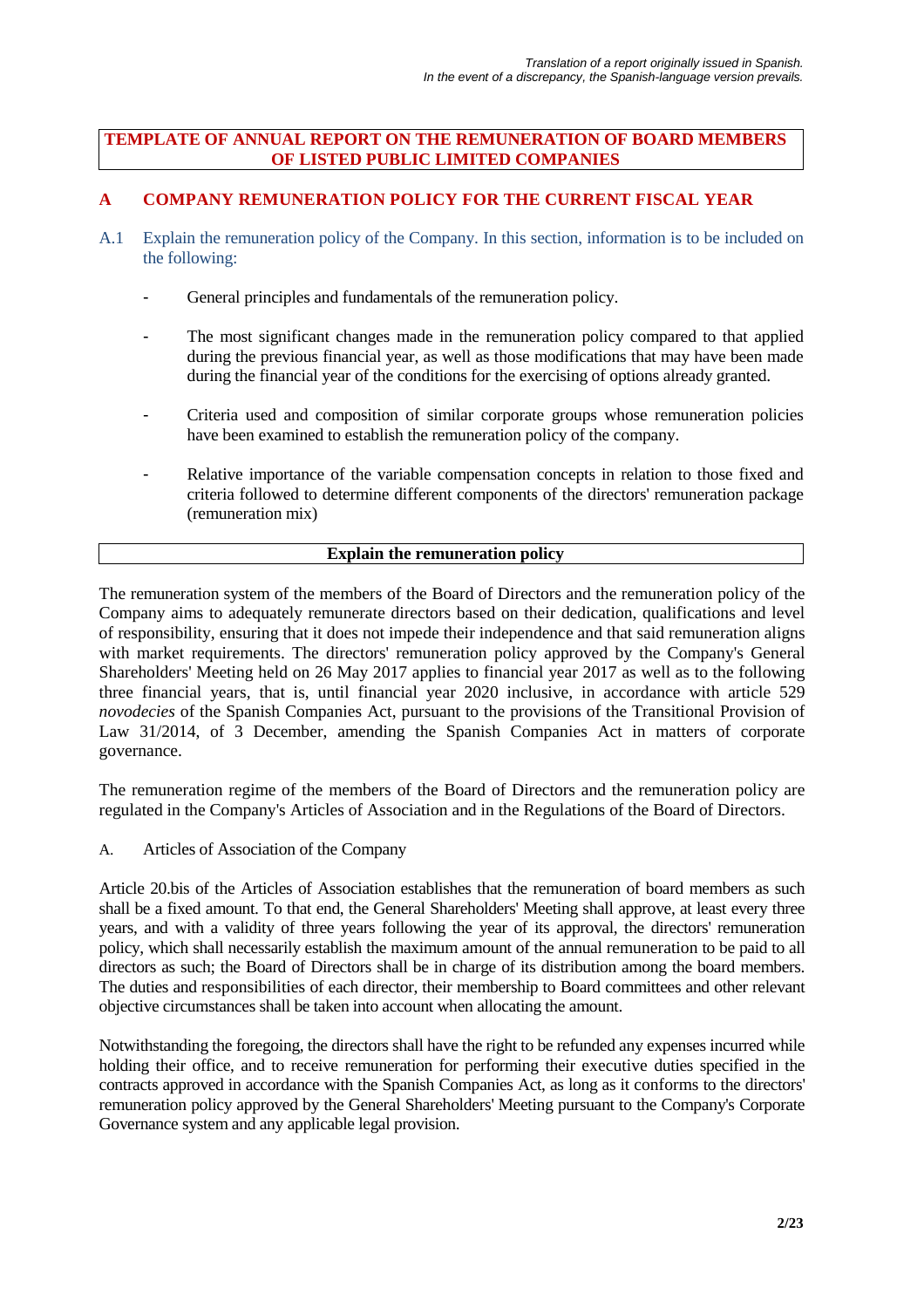## B. Regulations of the Company's Board of Directors

Articles 26 and 27 of the Regulations of the Board of Directors complement and develop article 20.bis of the Articles of Association and establish that the directors' remuneration policy must include, necessarily, the maximum annual remuneration amount to be paid to all directors in their capacity as such.

With respect to the remuneration of the directors for performing executive duties, the policy must include: (i) the amount of the fixed annual remuneration and its variation during the period to which the policy refers; (ii) the different parameters to set the variable components; and (iii) the main terms and conditions of their contracts including, in particular, term, severance payments or compensations for the early termination or the termination of their relationship, and exclusivity, post-contractual non-competition, and permanence or fidelity undertakings.

The Board of Directors, under the guidance of the Appointments and Remuneration Committee, shall adopt all measures within its reach to guarantee that the remuneration of non-executive directors complies with the following directives:

- (a) the non-executive director shall be remunerated on the basis of his actual dedication, qualification and concrete responsibility;
- (b) the non-executive director shall be excluded from remuneration systems based on receiving shares in the Company or companies of the Group, stock options or financial instruments referenced to the value of the share, in variable remunerations linked to the Company's profits or welfare systems;

This directive however, shall not affect the allocation of shares in the Company, on the condition that the directors retain them until resignation of their post;

- (c) the amount of the non-executive director's remuneration shall be calculated in a way that it encourages the director's dedication, without being an obstacle to its independence.
- C. Changes in the remuneration policy with respect to the previous financial year

Unless otherwise related to the most relevant events described below, there have been no significant changes in the company's remuneration policy during financial year 2017.

(i) *Changes in the remuneration policy as a result of the appointment of Víctor Grífols Roura as nonexecutive Chairman* 

With effect from 1 January 2017, Víctor Grífols Roura resigned as Chief Executive Officer of the Company, staying on as non-executive Chairman of the Company's Board of Directors. That same day, Raimon Grífols Roura and Víctor Grífols Deu became the Chief Executive Officers of the Company. Their appointments took place at the meeting of the Board of Directors held on 16 December 2016.

Therefore, as of 1 January 2017, as a result of the position held by Víctor Grífols Roura as nonexecutive Chairman of the Board of Directors, the Company's remuneration policy changed, because his remuneration for his role in the Company is different from the remuneration perceived by the other members of the Board of Directors, as described in section A3.

During this financial year 2017, the remuneration of the Chairman of the Board of Directors has been an annual fixed amount of 965 (in thousands of euros). The Chairman of the Board of Directors has not received any variable remuneration during this financial year because he has not carried out any executive duties. The remuneration of Mr. Grífols has been determined taking into account his proven experience as director and Chairman of Grifols, S.A., in addition to his knowledge in the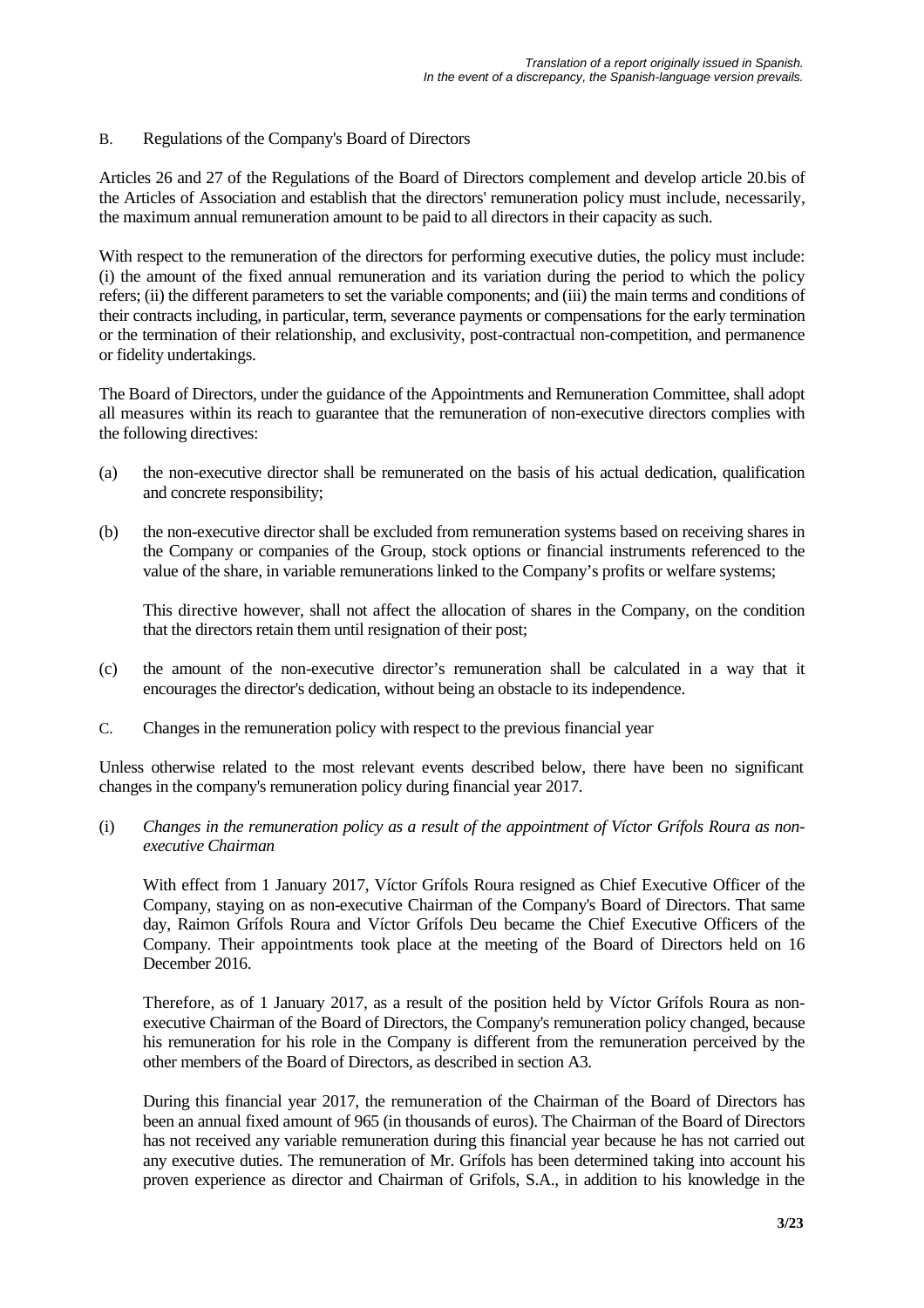sector where the Company operates. During this financial year 2017, the General Shareholders' Meeting approved the renewal of Mr. Grífols' position as director and non-executive Chairman for an additional 4-year period.

When deciding the remuneration of Mr. Grífols, the additional duties that he carries out, as well as those set out in the Spanish Companies' Act for the position of Chairman of the Board of Directors, have been taken into account. In particular, but not limited to, these duties are related to: (i) the internal functioning of the Board of Directors itself, (ii) in collaboration with the Chief Executive Officers, direction the Board of Directors to develop and ensure that the appropriate strategy for the Company is implemented by the executive team, (iii) corporate governance, (iv) the composition and efficiency of the Board of Directors, and (v) the external representation of the Company.

## (ii) *Approval, on 26 May 2017, of the new directors' remuneration policy*

On 26 May 2017, the General Shareholders' Meeting approved the new directors' remuneration policy, which had been previously prepared and recommended by the Appointments and Remuneration Committee , and which has been applied during this financial year 2017.

Pursuant to article 529 *novodecies* of the Companies Act and article 20bis of the Company's Articles of Association, this new policy is expected to be effective until the financial year 2020, inclusive, unless the General Shareholders' Meeting approves a new policy before this year.

(iii) *Increase of the minimum and maximum percentages of the executive directors' variable remuneration* 

Within the framework of the approval of the new remuneration policy described in section (ii) above, the Appointments and Remuneration Committee of the Company's Board of Directors made a proposal to increase the minimum and maximum percentages of the executive directors' variable remuneration with the intention to update the remuneration package of these directors and ensure it is in line with market practice, as detailed in section A2 below, as well as to emphasize the unique role of these executive directors who, unlike the Company's other executives, have additional responsibilities.

The decision to increase the maximum percentage of the total variable remuneration that the executive directors may receive is based on the conclusions reached after the human resources department reviewed the remuneration policy, as suggested by the Appointments and Remuneration Committee, and compared the Company's policy with the policies of other similar companies in terms of size, complexity of the business and geographic diversity. This analysis was carried out by selecting companies listed in the main index of the Spanish stock exchange, the IBEX-35, thus it included some of the main Spanish companies based on their size, international presence and main features, as well as including companies related to the plasma industry. For the avoidance of doubt, the study was carried out taking into consideration the variable remuneration as a percentage of the total annual remuneration. 22 big companies of the pharmaceutical sector were selected to carry out this study.

Therefore, the current variable retribution ranges between 45 and 65% of the final annual remuneration.

A.2 Information on preparatory work and the decision-making process that has been followed in order to determine the remuneration policy and the role performed, where applicable, by the Remuneration Committee and other bodies of control in the configuration of the remuneration policy. This information shall, where applicable, include the mandate given to the Remuneration Committee, its composition, and the identity of any external advisors whose services may have been used to define the remuneration policy. Additionally, the character of those board members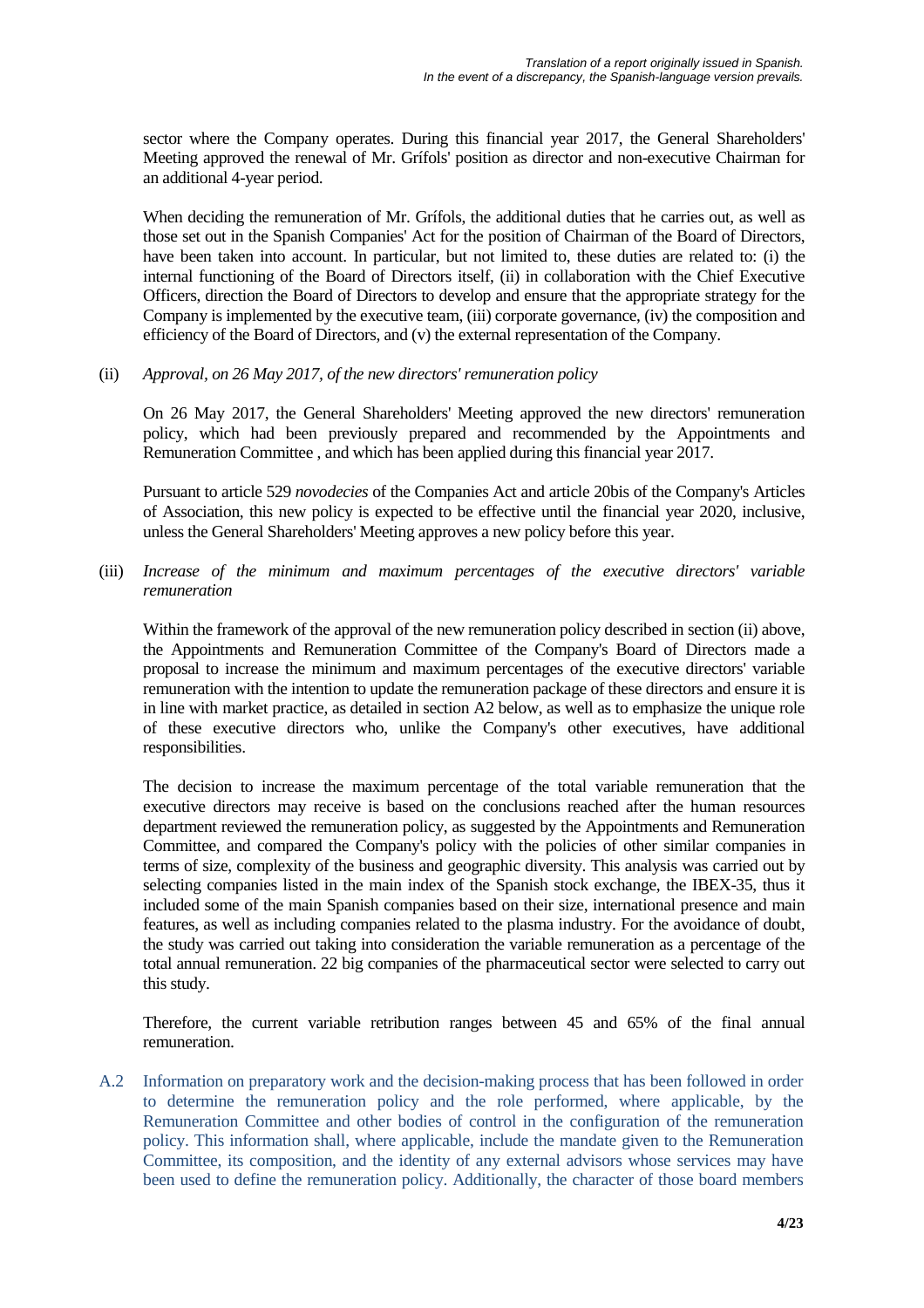who, where applicable, may have intervened in the definition of the remuneration policy shall be expressed.

#### **Explain the process to determine the remuneration policy**

According to the Regulations of the Board of Directors, board members shall be entitled to obtain the remuneration established by the Board of Directors under the provisions of the Articles of Association and other regulations and in accordance with the indications of the Appointments and Remuneration Committee, ensuring that the remuneration is moderate and based on market requirements.

In this regard, article 15 of the Regulations of the Board of Directors regulates how the Appointments and Remuneration Committee operates; this committee must meet at least once a year to prepare information on the remuneration of the board members, and the Board of Directors must approve it and include it in its annual public documentation.

The duties of the Appointments and Remuneration Committee include: (i) proposing to the Board of Directors the remuneration policy of the directors and general managers or anyone performing toplevel management duties under the direct supervision of the Board, executive committees or Chief Executive Officers, as well as the individual remuneration and other contractual terms regarding the executive directors, ensuring its fulfilment and (ii) periodically reviewing the remuneration programmes for executive officers, taking into account their competence and performance.

Composition of the Appointments and Remuneration Committee: In accordance with the Spanish Companies' Act, the Appointments and Remuneration Committee is exclusively formed by nonexecutive directors, among which at least two are independent.

On the date this report is issued, the Appointments and Remuneration Committee is formed by:

- Marla E. Salmon Chairwoman Independent
- Luís Isasi Fernández de Bobadilla Member Independent
- Tomás Dagá Gelabert Member Other External
- Núria Martín Barnés Secretary non-member

The Appointments and Remuneration Committee met on 15 December 2016 to review the Company's remuneration policy to be applied in financial year 2017. Following the proposal of the Appointments and Remuneration Committee, this policy had been previously reviewed by the Company's Human Resources Department, which compared the policy applied by the Company to that of similar companies. The policy was subsequently approved by the Board of Directors.

The comparative analysis made by the human resources department was based on selecting a number of similar companies listed in the main index of the Spanish stock market, theIBEX-35, and, hence, included the principal Spanish companies taking into account their size, international presence and main features, as well as companies related to the plasma industry. On the strength of this analysis, the human resources department, the Appointments and Remuneration Committee and the Board of Directors concluded that Grifols' remuneration policy is moderate, especially when compared in terms of stock market capitalisation.

Moreover, according to the annual report on the remuneration of board members of listed public limited companies for financial year 2016, the latest published by the CNMV, the average of the total remuneration for executive directors (excluding chairmen and chief executive officers) working in IBEX-35 companies is of 2.03 million euros approximately, and 2.649 million euros for chief executive officers. Therefore, the remuneration of the Company's executive directors is far below these averages. In addition, and according to this same report, the variable remuneration, which includes the amount of shares allocated and the profit made from exercising option rights, has been of 42% on average with respect to the fixed remuneration in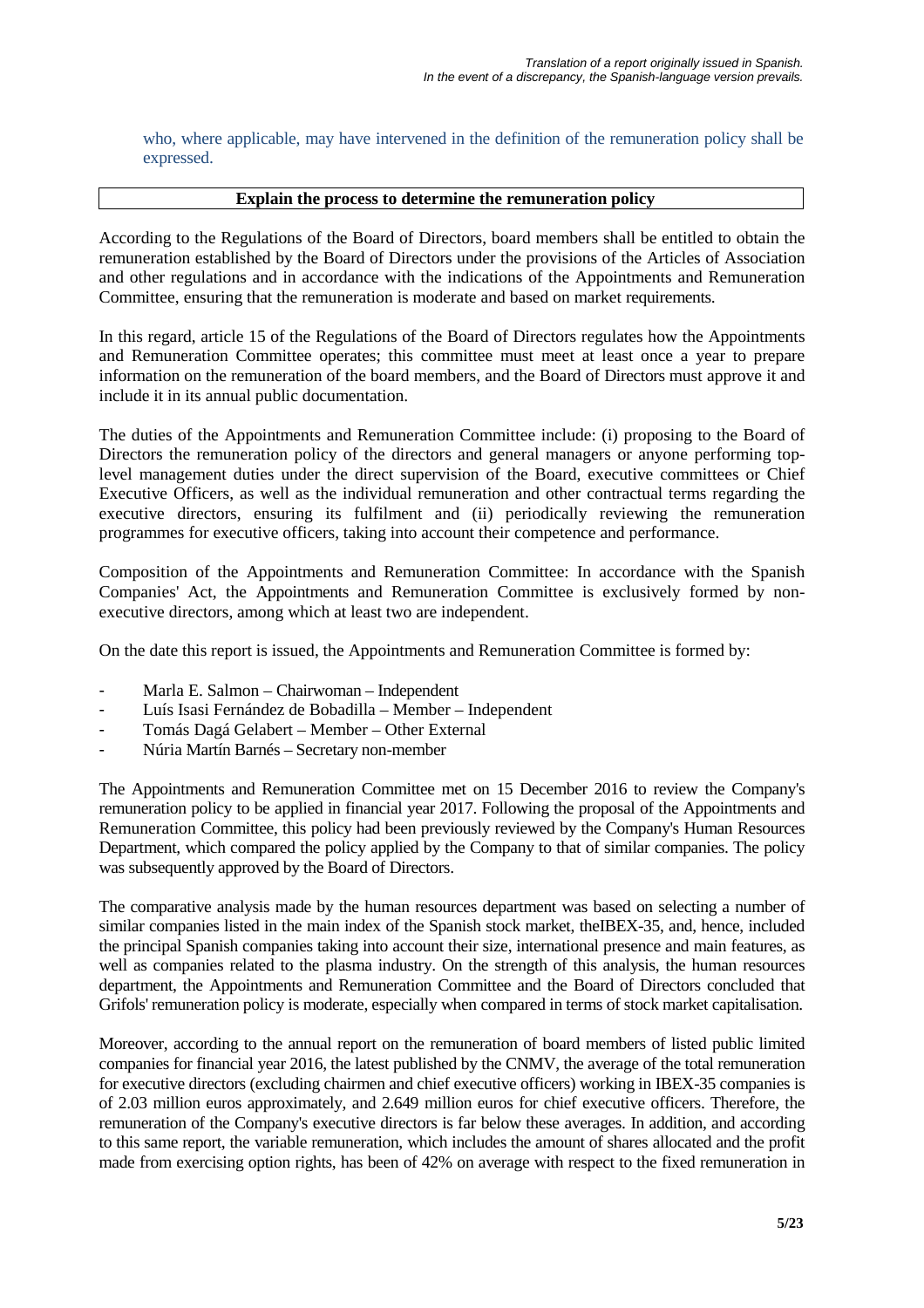companies listed in the IBEX-35. Therefore, the Company is, approximately, in the minimum percentage average of 45%.

On the other hand, during financial year 2017, the Company's human resources department hired the services of Willis Towers Watson to make a comparative study on the remuneration of executive directors in large companies similar to the Company in terms of size, complexity of the business and geographic diversity. On the basis of such comparative analysis, it is concluded that the total remuneration of both Chief Executive Officers is in the inferior range of the lowest average scale. In the case of the Deputy Chief of Operations Officer, its total remuneration was in the middle average scale.

It should be highlighted that in the last meeting of the Board of Directors in 2017, which was held on 15 December 2017, the human resources department made a presentation to explain how the directors' remuneration is structured, and to explain the conclusions of Willis Towers Watson's comparative report on the remuneration of executive directors.

In this same meeting, the Board of Directors carried out an assessment of the Board of Directors' performance during financial year 2017, concluding that it had the sufficient resources to efficiently carry out its tasks and duties.

During this assessment process, the Appointments and Remuneration Committee provided the directors with a questionnaire concerning the organization of the Board of Directors, the Audit Committee and the Appointments and Remuneration Committee. The questionnaire addressed different issues, such as the quality and quantity of the information provided to the directors before each meeting held by the Board of Directors or the Committees, the sufficiency of the duration of the meetings, the diversity of topics discussed in said meetings, the follow-up of approved decisions, as well as the performance and efficiency of each of these bodies. The results of the questionnaire were discussed during the afore-mentioned Board of Directors' meeting, held on 15 December 2017. More specifically, it should be highlighted that all the directors have declared to be very satisfied with the job done by the Company's executive directors, as well as confirming that they had the necessary and adequate means to carry out their duties.

A.3 Indicate the value and the nature of the fixed components, with breakdowns, where appropriate, of the remuneration for the performance of top management functions of executive board members, of additional remuneration for being the chair or a member of any board committees, of allowances for participating on the board and its committees or other fixed remuneration for being board members, as well as an estimate of the fixed annual remuneration that these may cause. Identify other benefits not paid in cash and the fundamental parameters by which these are granted.

## **Explain the fixed components of the remuneration**

No significant changes were made in the policy for financial year 2017 with respect to the policy approved in 2016.

A. Non-executive directors

As at the date of this report, there are 10 non-executive directors, of which 7 receive an annual fixed remuneration as a result of their role as board members (7 of such board members are independent, two are other external and one is proprietary).

Pursuant to the remuneration policy approved by the Ordinary General Shareholders' Meeting of the Company, held on 26 May 2017, and which is applicable during the three financial years following the year of its approval, the amount of the fixed annual remuneration is 100,000 euros for each member of the Board of Directors that are non-executive directors, with the exception of those non-executive directors that are rendering paid professional services to the Company or the Group.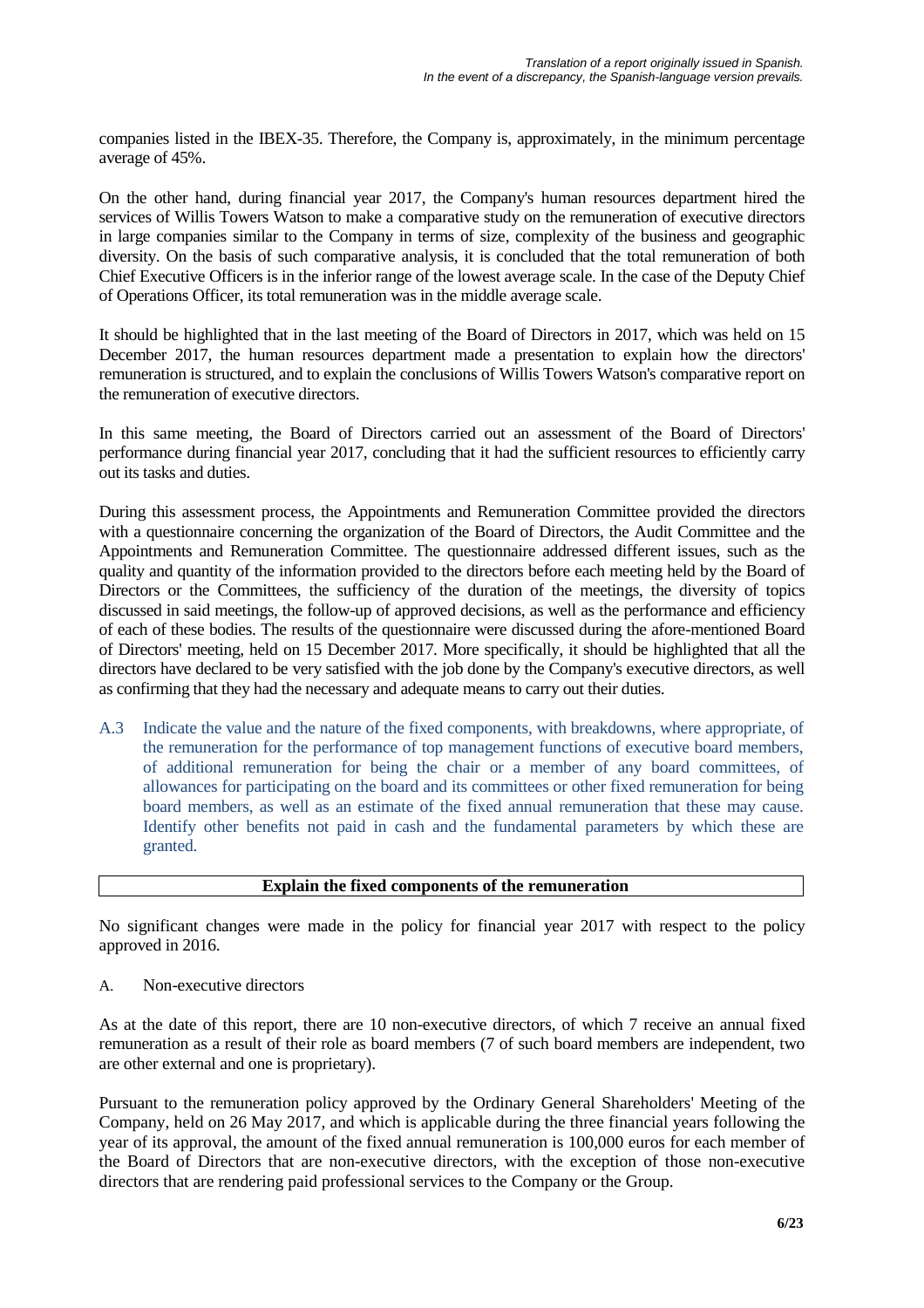Also, any director who serves as a member on one of the Board of Director's Committees (Audit Committee and Appointments and Remuneration Committee) shall receive an additional gross annual remuneration of 25,000 euros as a result of a heavier workload (thus, the total remuneration shall amount to 125,000 euros). Similarly, the chairpersons of each Committee shall receive an additional 25,000 euros for performing their duties as chairperson (thus, the total remuneration shall amount to 150,000 euros). The coordinating director shall receive an additional remuneration amounting to 50,000 euros for performing its duties (thus, the total remuneration shall amount to 150,000 euros).

Under no circumstances shall the remuneration of a non-executive director exceed 150,000 euros per year.

## B. Executive directors

As at the date of this report, there are 3 executive directors that receive an annual fixed remuneration arising from the employment relationship (or, where applicable, commercial) that they have with the Company: (i) the 2 Chief Executive Officers, and (ii) the Deputy Chief of Operations Officer.

The remuneration of the two Chief Executive Officers has been determined taking into account the remuneration of similar positions in comparable companies, based on the analysis carried out by the Company's Human Resources Department, as proposed by the Appointments and Remuneration Committee.

As regards the third executive director, his retribution has increased in approximately 7% compared to last year. As further explained in section A2 above, according to the annual report on the remuneration of board members of listed public limited companies for financial year 2016, the latest published by the CNMV, the average of the total remuneration for executive directors (excluding chairmen and chief executive officers) working in IBEX-35 companies is of 2.03 million euros approximately, and, hence, even after this year increase, the remuneration of the third executive of the Company is far below this average.

## C. Non-executive Chairman

As stated in section A1 above, in 2017, the remuneration of the Chairman of the Board of Directors shall be a fixed annual amount of 965 (in thousands of euros). The Chairman's remuneration has been decided taking into account his proven experience as director and Chairman of the Company, in addition to his knowledge in the sector where the Company operates. During this financial year 2017, the General Shareholders' Meeting approved the renewal of Mr Grifols' position as director and non-executive chairman for an additional 4-year period.

When deciding the remuneration of Mr Grifols, the additional duties that he shall carry out, in addition to those set out in the Spanish Companies Act for the position of Chairman of the Board of Directors, were taken into account. In particular, but not limited to, these duties are related to: (i) the internal functioning of the Board of Directors itself, (ii) in collaboration with the Chief Executive Officers, direction the Board of Directors to develop and ensure that the appropriate strategy for the Company is implemented by the executive team, (iii) corporate governance, (iv) the composition and efficiency of the Board of Directors, and (v) the external representation of the Company.

A.4 Explain the amount, nature and the main characteristics of the variable components of the compensation systems.

In particular: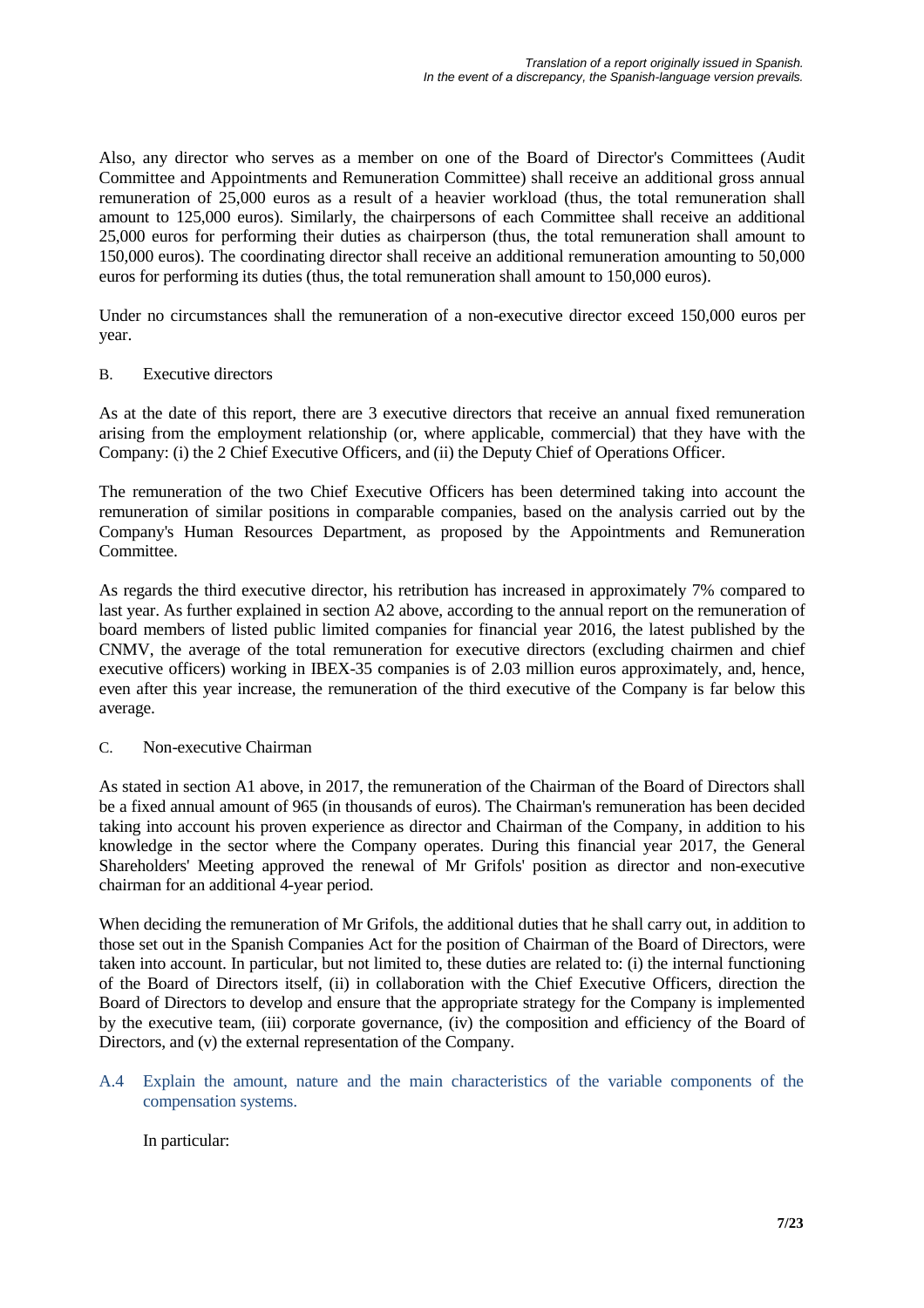- Identify each remuneration plans of which the board members are the beneficiaries, their scope, the date on which they were approved, the date of implementation, the period of validity and their main characteristics. For stock option plans and other financial instruments, the general characteristics of the plan must include information on the conditions for exercising said options or financial instruments for each plan.
- Indicate any remuneration by way of participation in profits or bonuses, and the reason for which they were granted.
- Explain the fundamental parameters and the basis for any annual bonus systems.
- The categories of board members (executive, external proprietary, independent external or other external board members) that are beneficiaries of remuneration systems or plans that incorporate variable remuneration.
- The basis of said variable remuneration systems or plans, the criteria for assessing the chosen performance/duties, as well as the components and methods of the assessment to determine whether or not said assessment criteria have been fulfilled, and an estimate of the absolute value of the variable remuneration to which the currently valid remuneration plan would cause, based on the degree of fulfilment of the hypotheses or objectives taken as a reference.
- Where appropriate, information is to be given on the periods of deferment or payment by instalments that may have been established and/or any periods of retention of shares or other financial instruments, should these exist.

## **Explain the variable components of the remuneration systems**

A. Variable remuneration derived from the position of board member in its capacity as such

The directors do not receive variable remuneration for serving as members of the board. In accordance with article 20.bis of the Company's Articles of Association "The remuneration of the board members shall be a fixed amount".

The non-executive Chairman does not receive variable remuneration either.

B. Variable remuneration derived from exercising executive duties

The variable component is paid to board members that have the category of executive directors and, as such, have an employment relationship (or, where appropriate, a commercial relationship) with the Company. As at the date of this report, and during 2017, there are 3 executive directors that receive annual variable remuneration derived from their employment relationship (or, where appropriate, commercial relationship) with the Company: (i) the 2 Chief Executive Officers, and (ii) the Deputy Chief of Operations Officer.

The percentage of the variable remuneration is subject to achieving the Company's annual objectives, in accordance with the common practices of similar companies –as further described in section A.2– for positions of similar responsibility. These objectives are determined annually and are approved by the Appointments and Remuneration Committee. Objectives are linked to the performance of the Group as a whole, taking as reference the consolidated EBIT Holding amount, as this is considered one of the main indicators of the Company's management.

The EBIT Holding shows the evolution of the Company's business as a whole, including all its divisions, and more specifically it shows the results it has obtained (before discounting interests and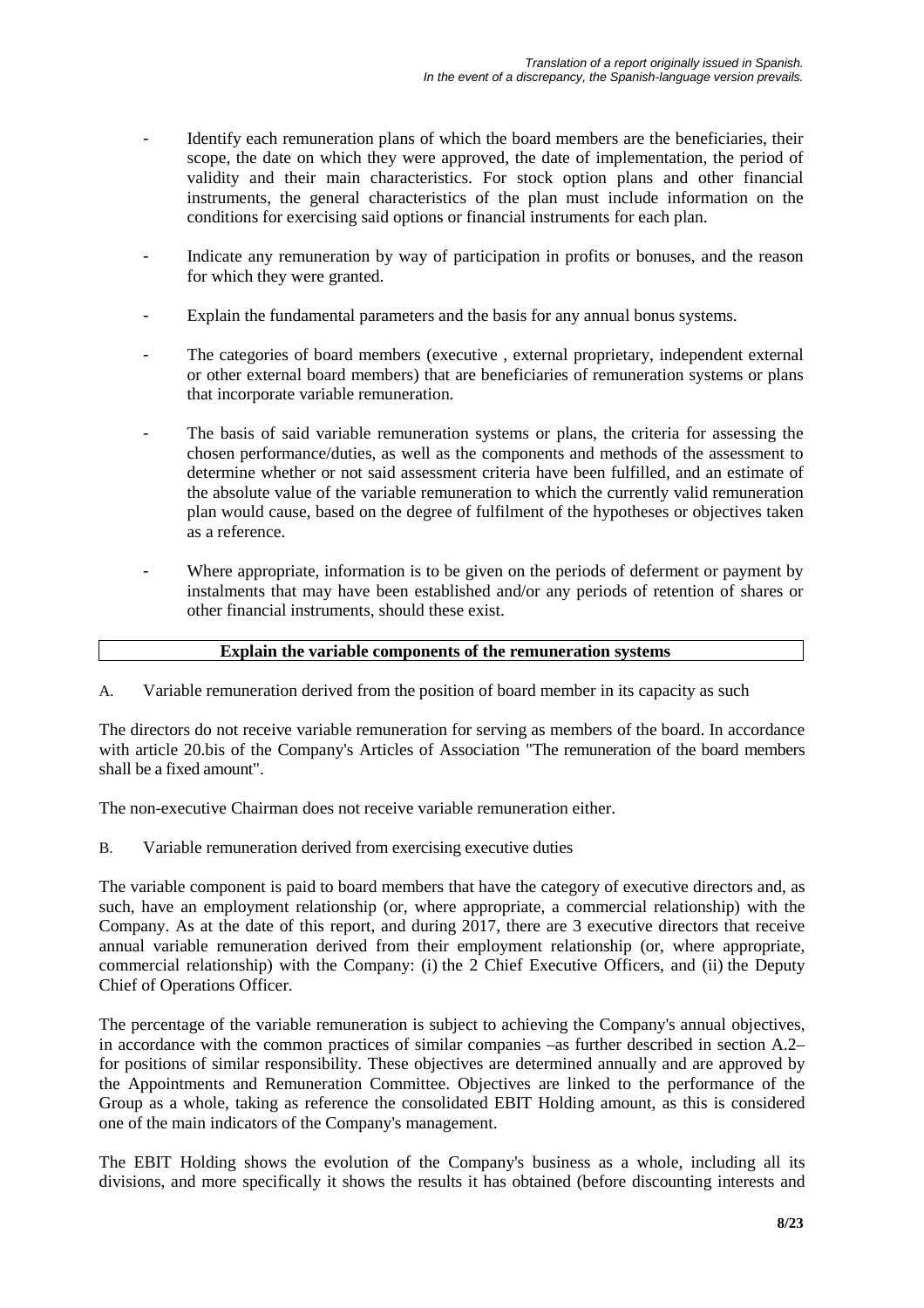taxes). Therefore, it is considered as the most adequate measurement to evaluate the executive directors' operating management of the Company. This parameter also facilitates the transparency of the variable remuneration system since it is published quarterly.

As stated in section A1(C)(iii) above, the variable remuneration can range from 45% to 65% of the final annual remuneration. To determine the percentage to be applied for the variable remuneration, a series of ranges have been established based on the accomplishment of objectives related to achieving the EBIT Holding. As mentioned above, this measurement is considered the most adequate to evaluate the management of the executive directors, since it is the main indicator used to measure the Company's operating results. Based on the foregoing, and conditional on the accomplishment of the objectives determined, the variable retribution may vary between 0% and a maximum amount that may range from 45% to 65% of the final annual remuneration.

The procedures and calendar of the variable remuneration plan for 2017 is as follows:

- At the end of February 2018, the Board of Directors approves the annual accounts for 2017 and the level of accomplishment of the objectives that shall result in the payment of the variable remuneration (bonus).
- In March 2018, the executive directors shall decide how much of their bonus (limited to 50% in Class B shares) shall be assigned to the share plan; also in March, the rights corresponding to class B shares shall be assigned. The remainder of the bonus that has not been allocated to the plan shall be paid in March.
- Class B share rights have a vesting period of 2 years and 1 day (March 2020). Once this period has elapsed the Class B shares (with no voting rights) shall be delivered, and the Group shall make an additional contribution of 50% of the amount contributed by the director.

As to the assessment method that shall determine the accomplishment of the objectives, it should be pointed out that the variable remuneration of the executive directors is based on the degree of accomplishment of the objective related to the annual EBIT Holding. If the degree of accomplishment does not reach 90%, the executive directors would lose the right to be paid. During financial year 2017, the Group accomplished 100% of the objective.

Therefore, as of the date of this report, there is no information on the variable remuneration that each executive director shall assign to Class B shares, thus, only once the Company has this information, it shall send the relevant details to the regulator as an addition to this remuneration report.

It should be highlighted that the variable remuneration system of the Company's executive directors is, as detailed in section A2 above, in line with IBEX-35 practices. According to the annual report on the remuneration of board members of listed public limited companies for financial year 2016, the latest published by the CNMV, all IBEX-35 companies have had in place formal plans concerning the shortterm (annual) variable remuneration for executive directors. These plans have been generally based on internal parameters such as the evolution of operative results or the net profit of the company. Finally, it should also be highlighted that Grifols has not a long term remuneration system due to the fact that its executive directors are also significant shareholders. The executive directors hold a high number of shares of the Company and this circumstance, together with their willingness to stay in the shareholding, ensures that they will be in line with the corporate interest of the Company and their intention to keep creating value in the Company in the long term, in the interest of Grifols' investors and shareholders.

A.5 Explain the main features of the long-term saving systems, including retirement and any other compensations or allowances for survival, financed in part or in full by the company, whether these may have been endowed internally or externally, with an estimate of their value or equivalent annual cost, indicating the type of plan, whether it is a defined contribution or benefit, the conditions for consolidation of the economic rights in favour of the board members and their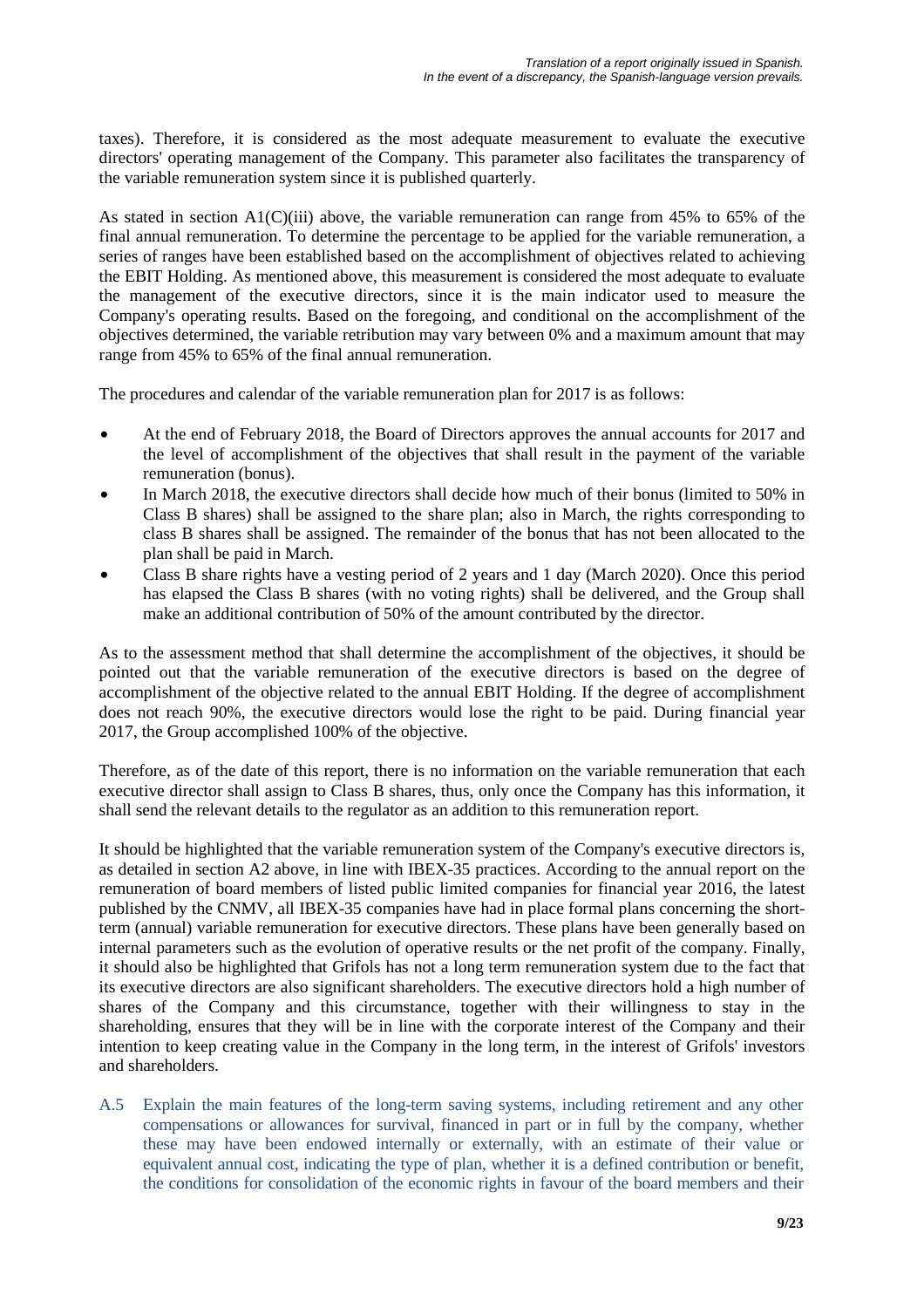compatibility with any kind of indemnity as a result of early resolution or termination of the contractual relationship between the company and the board member.

Also indicate any contributions in favour of a board member to defined benefit pension plans; or the increase of a board member's consolidated rights, in the event of contributions to defined benefit plans.

#### **Explain the long-term saving systems**

Not applicable.

A.6 Indicate any indemnities agreed or paid in the event of termination of functions in their role as board members.

## **Explain the indemnities**

Not applicable.

A.7 Indicate the conditions that the contracts of those who may exercise functions of top management as executive board members must respect. Among others, information is to be given on the period of validity, limits of the amounts of indemnity, permanence clauses, terms of prior notice, as well as payment in lieu of the mentioned term of prior notice, and any other clauses relating to signingon bonuses, as well as indemnities or contractual protection for early resolution or termination of the contractual relationship between the company and the executive board member. Include, among others, non-competition agreements, exclusivity, permanency or loyalty and postcontractual non-competition.

## **Explain the conditions of the contracts of the executive board members**

The contracts of the 3 executive directors are standard contracts, as they do not include any particularities beyond those normally included in this type of contracts. Without detriment to the foregoing, said contracts do include clauses of change of control, pursuant to which, in the event that there was a change of control, the executive directors may either decide to stay in the Company or to terminate their relationship with it. In the latter case, they are entitled to a severance payment equivalent to five years of salary. This indemnity shall only apply in case a change of control occurs. It must be noted that the remuneration of executive directors is lower than the average of the companies of the IBEX-35, as set forth in section A2 of this Report.

Since the termination payments are calculated on the basis of 5 years, they are lower (in absolute terms) than the termination payments of many similar companies, which calculate such concept on the basis of 2 years but could lead to the payment of a higher amount. This circumstance is due to the fact that the remuneration of Grifols' top managers is moderate. Moreover, the amount is considered reasonable given that the contracts include non-compete clauses for a 3 years period. Additionally, the characteristics of the industry in which the company operates, with "only" 3 principal actors, has led to Grifols adopting a specific policy on termination payments.

On the other hand, the contracts signed by the executive directors set out a non-compete obligation. Such clause supposes that once the relevant contract is terminated and during a period of three years after termination, they may not render services in companies of similar nature to that of the Company.

A.8 Explain any additional remuneration accrued by board members as compensation for services rendered other than those inherent to their position.

#### **Explain the additional remuneration**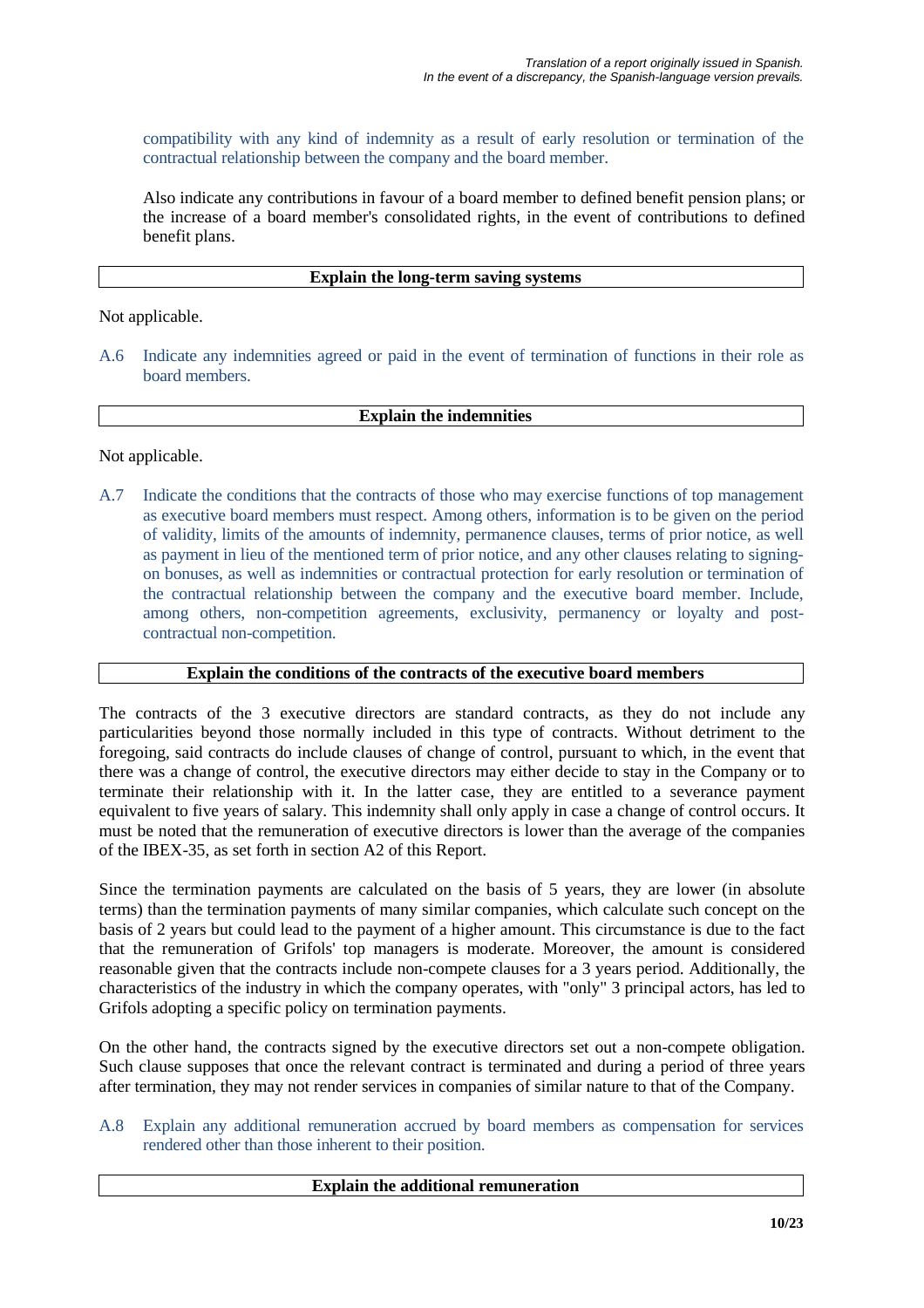## Not applicable.

A.9 Indicate any compensation in the form of advanced payments, credits and guarantees granted, with indication of the interest rate, their essential characteristics and the amounts finally returned, as well as the obligations assumed under these by way of guarantees.

#### **Explain the advanced payments, credits and guarantees granted**

Not applicable.

A.10 Explain the main characteristics of fringe benefits.

#### **Explain the fringe benefits**

Not applicable.

A.11 Indicate the remuneration accrued by the board member by virtue of any payments that the listed company may make to any third-party companies in which the board member may render its services, whenever the purpose of said payments is to remunerate the services of the latter in the company.

**Explain the remuneration accrued by the board member by virtue of payments made by the listed company to any third-party companies in which the board member renders services**

Not applicable.

A.12 Any other compensation concepts different from the foregoing, whatever their nature may be and whichever the company of the group paying these may be, especially whenever they may be considered as related-party transactions or their issuing may distort the faithful image of the total remuneration accrued by the board member.

#### **Explain the other compensation concepts**

Not applicable.

A.13 Explain the actions taken by the company in relation to the remuneration system to reduce exposure to excessive risks and align it with the long-term objectives, values and interests of the company. This is to include, where appropriate, a reference to the following: measures planned in order to guarantee that the long-term results of the company will be taken into account in the remuneration policy, measures to establish a suitable equilibrium between the fixed and variable components of the remuneration, measures adopted in relation to those categories of personnel whose professional activities have a material repercussion on the risk profile of the company, formulas or clauses for collection, to be able to claim the refunding of the variable components of the remuneration based on results whenever such components may have been paid taking into account details the inexact nature of which may have been demonstrated subsequently in a clear manner, and measures planned to prevent conflicts of interests, where appropriate.

## **Explain the actions taken to reduce risks**

The remuneration policy of the Company takes into account the long-term objectives of the Company, among other things, to reduce exposure to excessive risks, granting its top executives and its executive directors the possibility of obtaining a variable amount in relation to their remuneration. Hence, the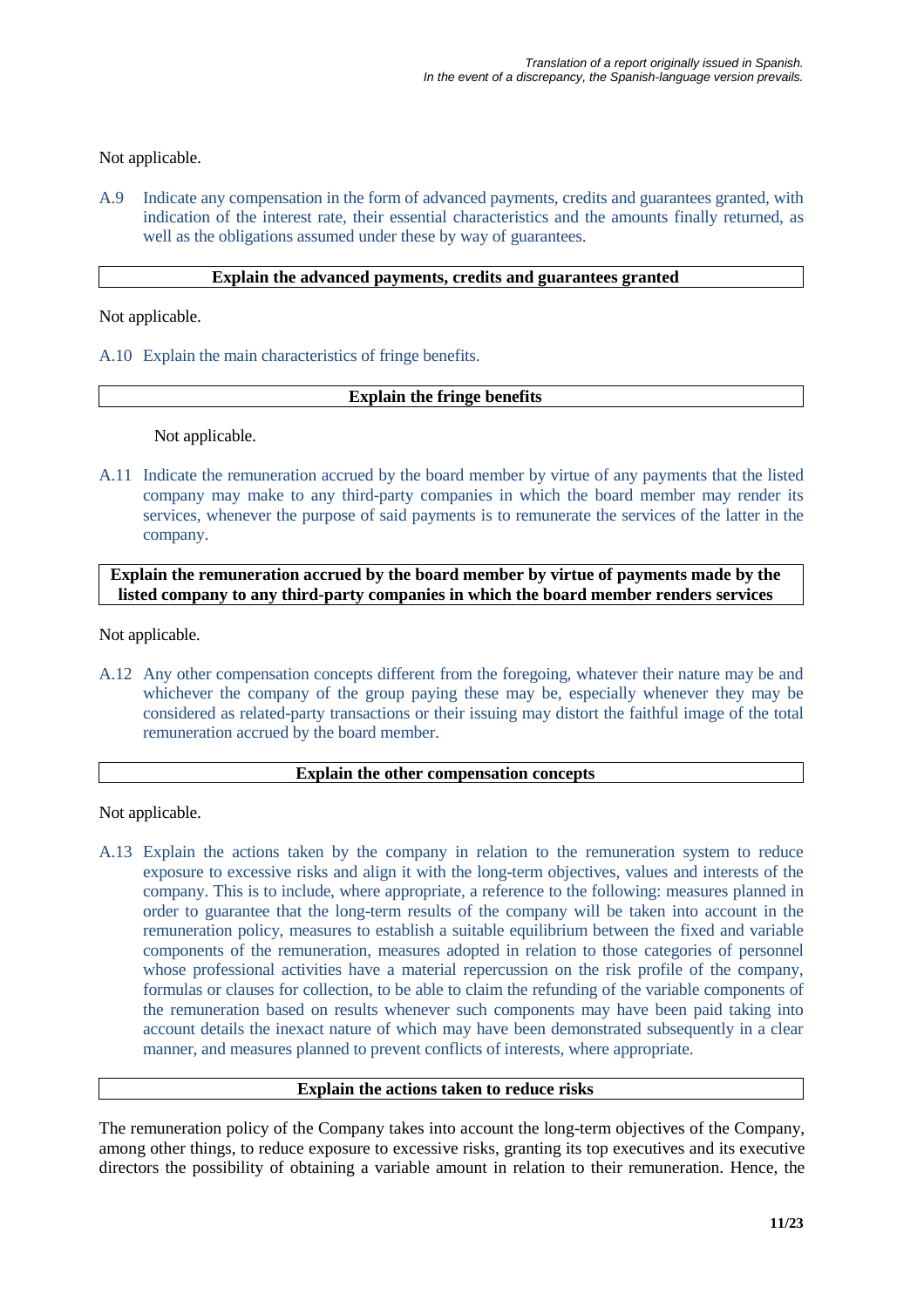remuneration consists of a fixed amount and a variable amount, being possible for the latter to reach a maximum amount ranging from 45% to 65% of the final annual remuneration. The variable annual remuneration of executive directors is determined based on the achievement of certain annual objectives. The objectives are linked to the Company's Group's performance as a whole, taking into account the consolidated EBIT Holding amount. In case the degree of achievement of such objectives does not reach 90%, the right to receive this variable remuneration would not be accrued.

The variable remuneration is an amount that may reach between 45% and 65% of the final annual remuneration. To determine the percentage to be applied to the variable remuneration, a series of ranges have been established based on the achievement of objectives related to the achievement of the EBIT Holding. Based on the foregoing, subject to the achievement of the objectives, the variable remuneration may vary between 0% and a maximum amount that may range from 45% to 65% of the final annual remuneration. The structure of the variable remuneration has been detailed in section A4 above.

Additionally, it is important to highlight that the participation of the executive directors in Grifols' shareholding is very relevant, and this circumstance, together with their stable permanence commitment in such shareholding, ensures that they are in line with the reduction of risks and the creation of value in the company in the long term.

# **B REMUNERATION POLICY PLANNED FOR FUTURE FINANCIAL YEARS**

Abrogated

## **C GLOBAL SUMMARY OF HOW THE COMPENSATION POLICY WAS APPLIED DURING THE FINANCIAL YEAR CLOSED**

C.1 Briefly explain the main characteristics of the structure and concepts of the remuneration policy applied during the financial year closed, that give rise to the breakdown of the individual remuneration accrued by each board member, who are listed in section D of this report, as well as summarizing the decisions taken by the board in order to apply said concepts.

## **Explain the process and remuneration concepts of the remuneration's policy applied during this financial year**

See sections A.1, A.2, A.3 and A.4 above, in which the remuneration policy of the Company is explained.

The remuneration policy of the Company is based on simplicity. In this regard, the remuneration of executive directors has exclusively consisted on a fixed remuneration plus a variable that could reach between 45% and 65% of the final remuneration.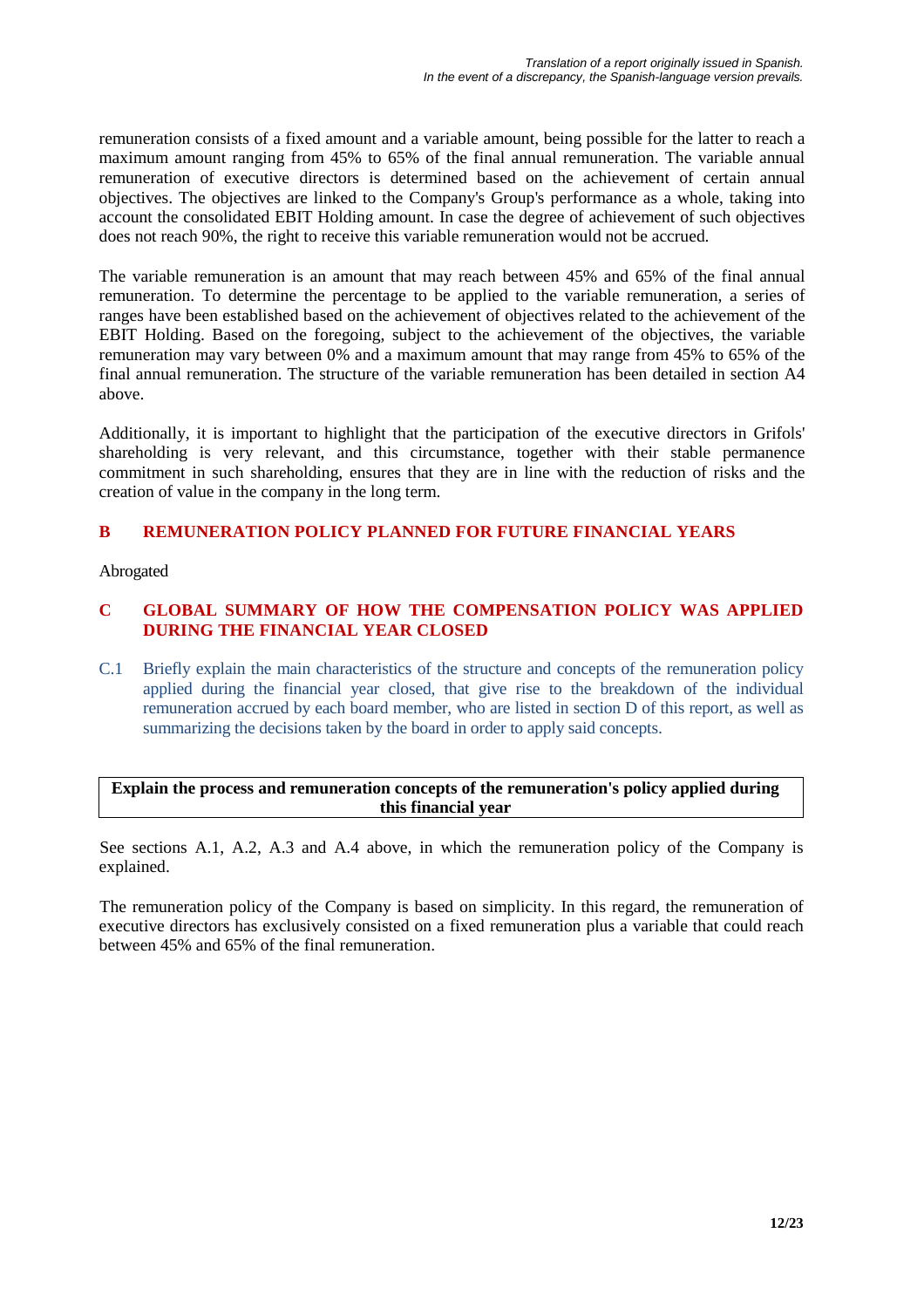#### **D BREAKDOWN OF THE INDIVIDUAL COMPENSATIONS ACCRUED BY EACH ONE OF THE BOARD MEMBERS**

| <b>Name</b>                       | <b>Type</b>    | Accrued period during 2017 financial |
|-----------------------------------|----------------|--------------------------------------|
|                                   |                | vear                                 |
| ANNA VEIGA LLUCH                  | Independent    | From 01/01/2017 to 31/12/2017.       |
| BELÉN VILLALONGA MORENÉS          | Independent    | From 01/01/2017 to 31/12/2017.       |
| CARINA SZPILKA LÁZARO             | Independent    | From 01/01/2017 to 31/12/2017.       |
| IÑIGO SÁNCHEZ-ASIAÍN MARDONES     | Independent    | From 01/01/2017 to 31/12/2017.       |
| LUIS ISASI FERNÁNDEZ DE BOBADILLA | Independent    | From 01/01/2017 to 31/12/2017.       |
| <b>MARLA ELIZABETH SALMON</b>     | Independent    | From 01/01/2017 to 31/12/2017.       |
| <b>RAIMON GRÍFOLS ROURA</b>       | Executive      | From 01/01/2017 to 31/12/2017.       |
| <b>STEVEN MAYER</b>               | Independent    | From 01/01/2017 to 31/12/2017.       |
| THOMAS GLANZMANN                  | Other external | From 01/01/2017 to 31/12/2017.       |
| <b>VÍCTOR GRIFOLS ROURA</b>       | Proprietary    | From 01/01/2017 to 31/12/2017.       |
| RAMÓN RIERA ROCA                  | Executive      | From 01/01/2017 to 31/12/2017.       |
| TOMÁS DAGÁ GELABERT               | Other external | From 01/01/2017 to 31/12/2017.       |
| <b>VÍCTOR GRÍFOLS DEU</b>         | Executive      | From 01/01/2017 to 31/12/2017.       |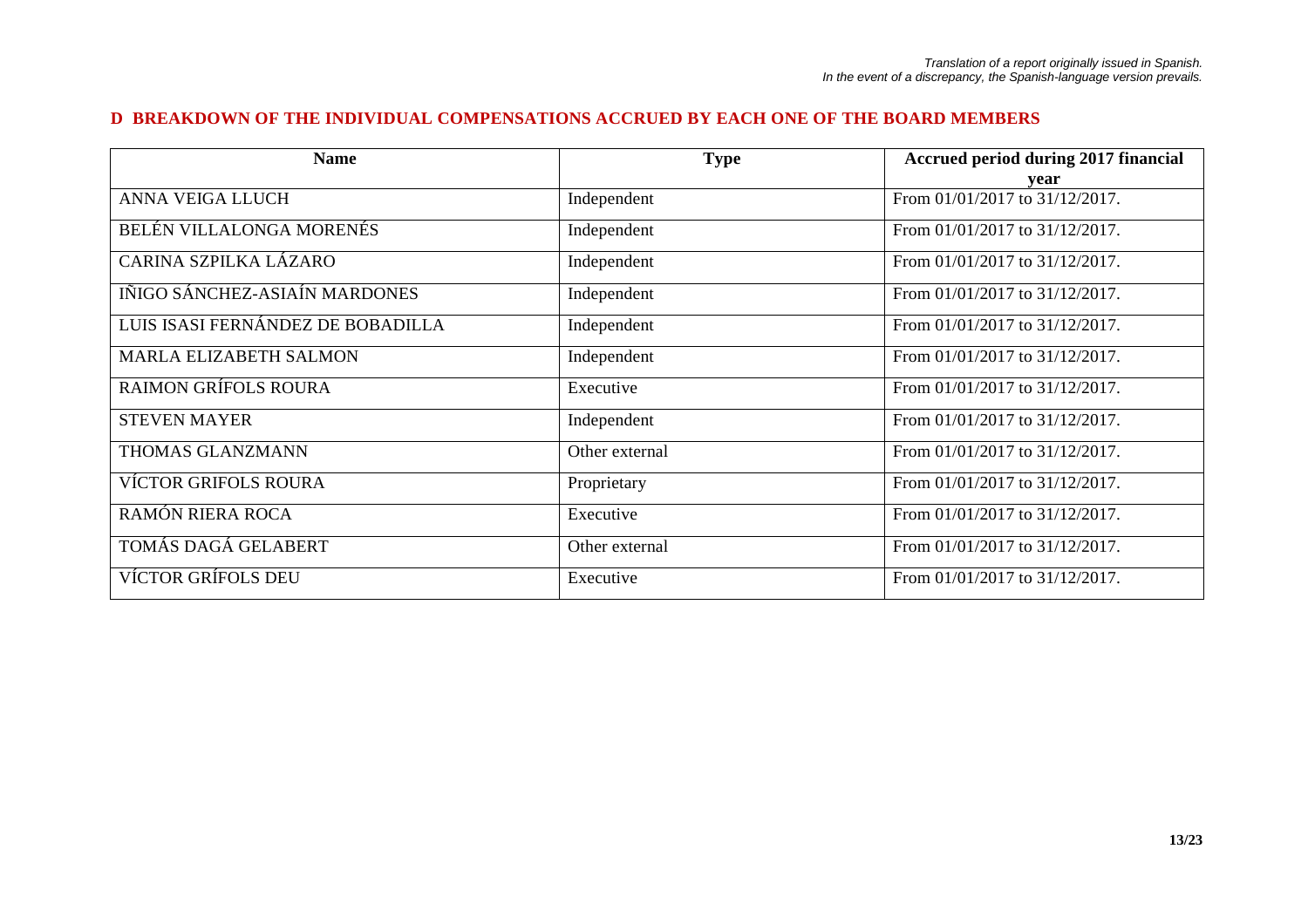D.1 Complete the following charts in relation to the individualized remuneration of each board member (including the remuneration for performing executive functions) accrued during the financial year.

# **a) Remuneration accrued by the company and covered in this report:**

# **i) Compensation in cash (in thousands of €)**

| <b>Name</b>                                 | <b>Salary</b>    | <b>Fixed</b><br>remuneratio Expenses<br>$\mathbf n$ |                  | Short-term<br>variable<br>remuneration | Long-term<br>variable<br>remuneratio<br>$\mathbf n$ | Remuneration<br>due to belonging Severances<br>to board<br>committees |                  | Other<br>concepts | <b>Total</b><br>financial<br>year 2017 | <b>Total</b><br>financial<br>year 2016 |
|---------------------------------------------|------------------|-----------------------------------------------------|------------------|----------------------------------------|-----------------------------------------------------|-----------------------------------------------------------------------|------------------|-------------------|----------------------------------------|----------------------------------------|
| <b>ANNA VEIGA LLUCH</b>                     | $\overline{0}$   | 100                                                 | $\Omega$         | $\theta$                               | $\Omega$                                            | $\Omega$                                                              | $\Omega$         | $\theta$          | 100                                    | 100                                    |
| TOMÁS DAGÁ GELABERT                         | $\overline{0}$   | $\boldsymbol{0}$                                    | $\Omega$         | $\boldsymbol{0}$                       | $\mathbf{0}$                                        | $\mathbf{0}$                                                          | $\overline{0}$   | $\overline{0}$    | $\boldsymbol{0}$                       | $\boldsymbol{0}$                       |
| THOMAS GLANZMANN                            | $\overline{0}$   | $\Omega$                                            | $\Omega$         | $\theta$                               | $\Omega$                                            | $\mathbf{0}$                                                          | $\boldsymbol{0}$ | 939               | 939                                    | 905                                    |
| <b>RAIMON GRÍFOLS ROURA</b>                 | $\boldsymbol{0}$ | 800                                                 | $\theta$         | 110                                    | $\mathbf{0}$                                        | $\mathbf{0}$                                                          | $\overline{0}$   | $\Omega$          | 910                                    | 340                                    |
| <b>RAMON RIERA ROCA</b>                     | $\overline{0}$   | 760                                                 | $\Omega$         | 263                                    | $\overline{0}$                                      | $\overline{0}$                                                        | $\Omega$         | $\Omega$          | 1,023                                  | 952                                    |
| VÍCTOR GRÍFOLS ROURA                        | $\boldsymbol{0}$ | 965                                                 | $\mathbf{0}$     | 350                                    | $\mathbf{0}$                                        | $\mathbf{0}$                                                          | $\overline{0}$   | $\overline{0}$    | 1,315                                  | 1,274                                  |
| BELÉN VILLALONGA MORENÉS                    | $\overline{0}$   | 100                                                 | $\mathbf{0}$     | $\overline{0}$                         | $\mathbf{0}$                                        | 50                                                                    | $\boldsymbol{0}$ | $\overline{0}$    | 150                                    | 150                                    |
| LUIS ISASI FERNÁNDEZ DE<br><b>BOBADILLA</b> | $\overline{0}$   | 100                                                 | $\mathbf{0}$     | $\boldsymbol{0}$                       | $\mathbf{0}$                                        | 25                                                                    | $\overline{0}$   | $\overline{0}$    | 125                                    | 125                                    |
| CARINA SZPILKA LÁZARO                       | $\overline{0}$   | 100                                                 | $\Omega$         | $\boldsymbol{0}$                       | $\Omega$                                            | 25                                                                    | $\Omega$         | $\Omega$          | 125                                    | 125                                    |
| <b>MARLA ELIZABETH SALMON</b>               | $\overline{0}$   | 100                                                 | $\boldsymbol{0}$ | $\boldsymbol{0}$                       | $\boldsymbol{0}$                                    | 50                                                                    | $\overline{0}$   | $\overline{0}$    | 150                                    | 150                                    |
| <b>STEVEN MAYER</b>                         | $\boldsymbol{0}$ | 100                                                 | $\overline{0}$   | $\overline{0}$                         | $\mathbf{0}$                                        | 25                                                                    | $\boldsymbol{0}$ | $\overline{0}$    | 125                                    | 125                                    |
| IÑIGO SÁNCHEZ-ASIAÍN<br><b>MARDONES</b>     | $\boldsymbol{0}$ | 100                                                 | $\mathbf{0}$     | $\boldsymbol{0}$                       | $\mathbf{0}$                                        | 50                                                                    | $\boldsymbol{0}$ | $\overline{0}$    | 150                                    | 150                                    |
| VÍCTOR GRÍFOLS DEU                          | $\overline{0}$   | 450                                                 | $\Omega$         | 114                                    | $\Omega$                                            | $\Omega$                                                              | $\Omega$         | $\overline{0}$    | 564                                    | 177                                    |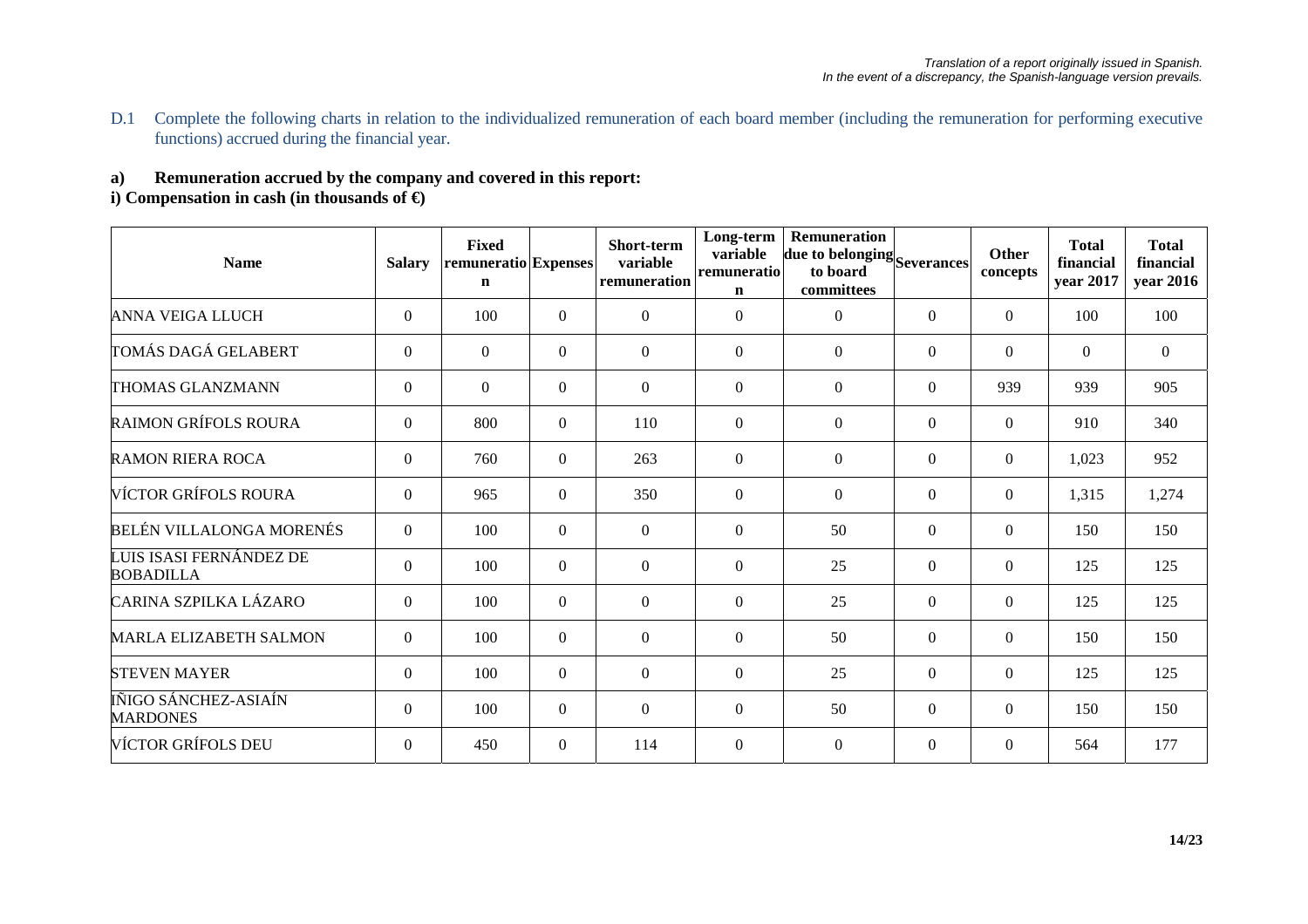# **ii) Remuneration systems based on shares**

| <b>Implementation date</b>                |                       |                                       |          |                      | Ownership of the option at the beginning of FY 2017 |                      |                                                                    | Options assigned during FY 2017 |                                 |                            |                            |
|-------------------------------------------|-----------------------|---------------------------------------|----------|----------------------|-----------------------------------------------------|----------------------|--------------------------------------------------------------------|---------------------------------|---------------------------------|----------------------------|----------------------------|
|                                           | No.<br><b>Options</b> | <b>Shares</b> Price<br>affected exer. | $\Theta$ |                      | <b>Exercise term</b>                                |                      |                                                                    | No.<br><b>Options</b>           | <b>Shares</b><br>affected       | Price<br>exer.<br>$\Theta$ | <b>Exercise term</b>       |
| 10/03/2015                                | 14,930                | 14,930                                | 0.00     |                      | 2 years and 1 day                                   |                      |                                                                    | 12,567                          | 12,567                          | 0.00                       | Not applicable             |
| Conditions: Not applicable                |                       |                                       |          |                      |                                                     |                      |                                                                    |                                 |                                 |                            |                            |
| <b>Shares delivered</b><br>during FY 2017 |                       |                                       |          |                      |                                                     |                      | Options executed during FY 2017 Op. expired<br>and not<br>executed |                                 |                                 |                            | Options at the end of 2017 |
| No of<br><b>Shares</b>                    | <b>Price</b>          | <b>Amount Price</b>                   | $\Theta$ | No.<br>exer. Options | <b>Affected</b><br>shares                           | Gross<br>$(m\Theta)$ | No.<br>benefit Options                                             | No.<br><b>Options</b>           | <b>Affected Price</b><br>shares | exer.<br>$\Theta$          | <b>Exercise term</b>       |
|                                           |                       |                                       |          |                      |                                                     |                      |                                                                    | 25,359                          |                                 |                            |                            |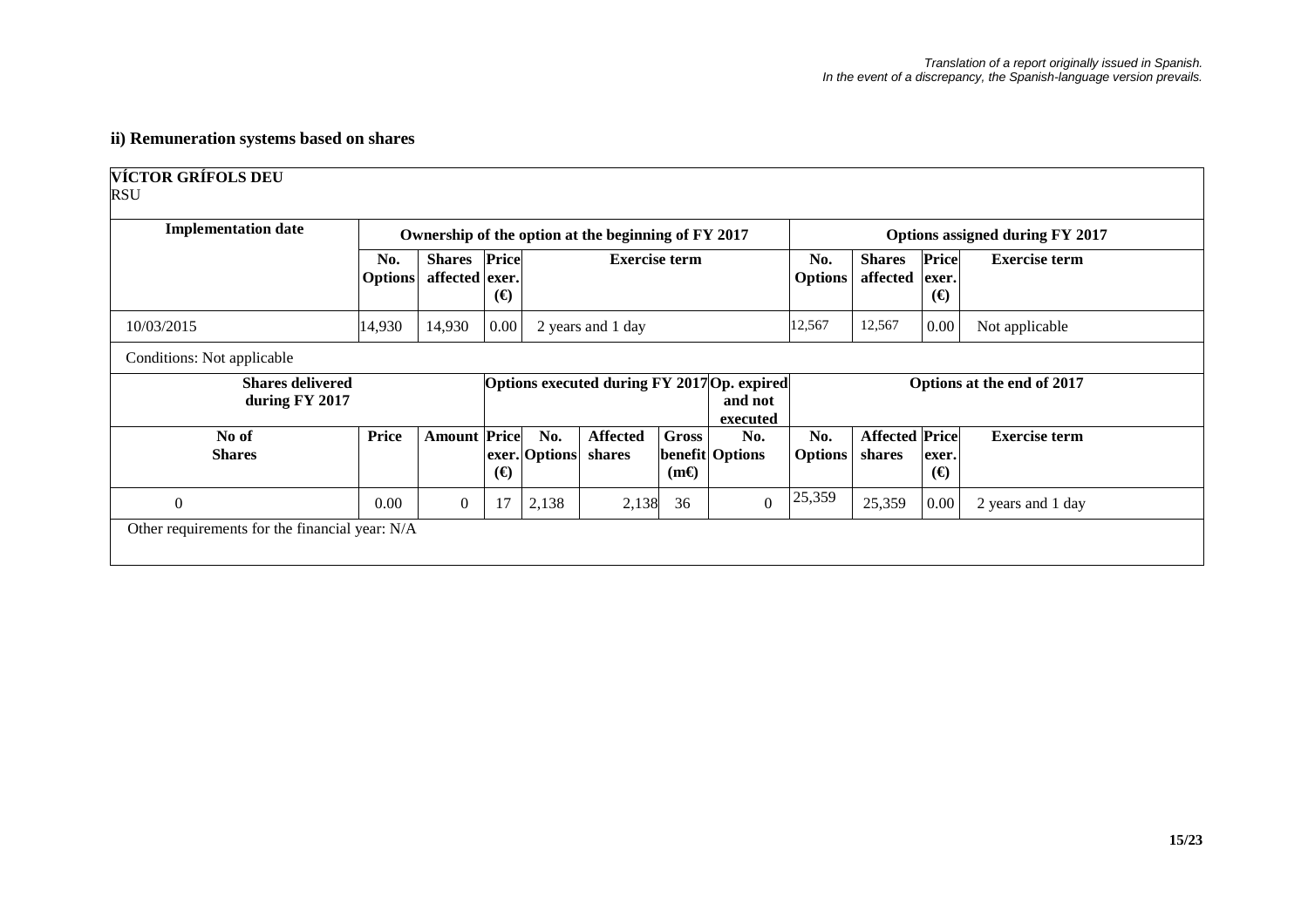| <b>Implementation date</b>                |                       | Ownership of the option at the beginning of FY 2017 |          |                      | Options assigned during FY 2017             |                             |                               |                            |                                 |                                   |                      |
|-------------------------------------------|-----------------------|-----------------------------------------------------|----------|----------------------|---------------------------------------------|-----------------------------|-------------------------------|----------------------------|---------------------------------|-----------------------------------|----------------------|
|                                           | No.<br><b>Options</b> | <b>Shares</b> Price<br>affected exer.               | $\Theta$ |                      | <b>Exercise term</b>                        |                             |                               | No.<br><b>Options</b>      | <b>Shares</b><br>affected       | <b>Price</b><br>exer.<br>$\Theta$ | <b>Exercise term</b> |
| 10/03/2015                                | 75,423                | 75,423                                              | 0.00     |                      | 2 years and 1 day                           |                             |                               | $\overline{0}$             | $\theta$                        | 0.00                              | Not applicable       |
| Conditions: Not applicable                |                       |                                                     |          |                      |                                             |                             |                               |                            |                                 |                                   |                      |
| <b>Shares delivered</b><br>during FY 2016 |                       |                                                     |          |                      | Options executed during FY 2016 Op. expired |                             | and not<br>executed           | Options at the end of 2016 |                                 |                                   |                      |
| No of<br><b>Shares</b>                    | <b>Price</b>          | <b>Amount Price</b>                                 | $\Theta$ | No.<br>exer. Options | <b>Affected</b><br>shares                   | <b>Gross</b><br>$(m\Theta)$ | No.<br><b>benefit Options</b> | No.<br><b>Options</b>      | <b>Affected Price</b><br>shares | exer.<br>$(\boldsymbol{\Theta})$  | <b>Exercise term</b> |
|                                           | 0.00                  | $\boldsymbol{0}$                                    | 17       | 24,494               | 24,494 417                                  |                             | $\boldsymbol{0}$              | 50,929                     | 50,929                          | 0.00                              | 2 years and 1 day    |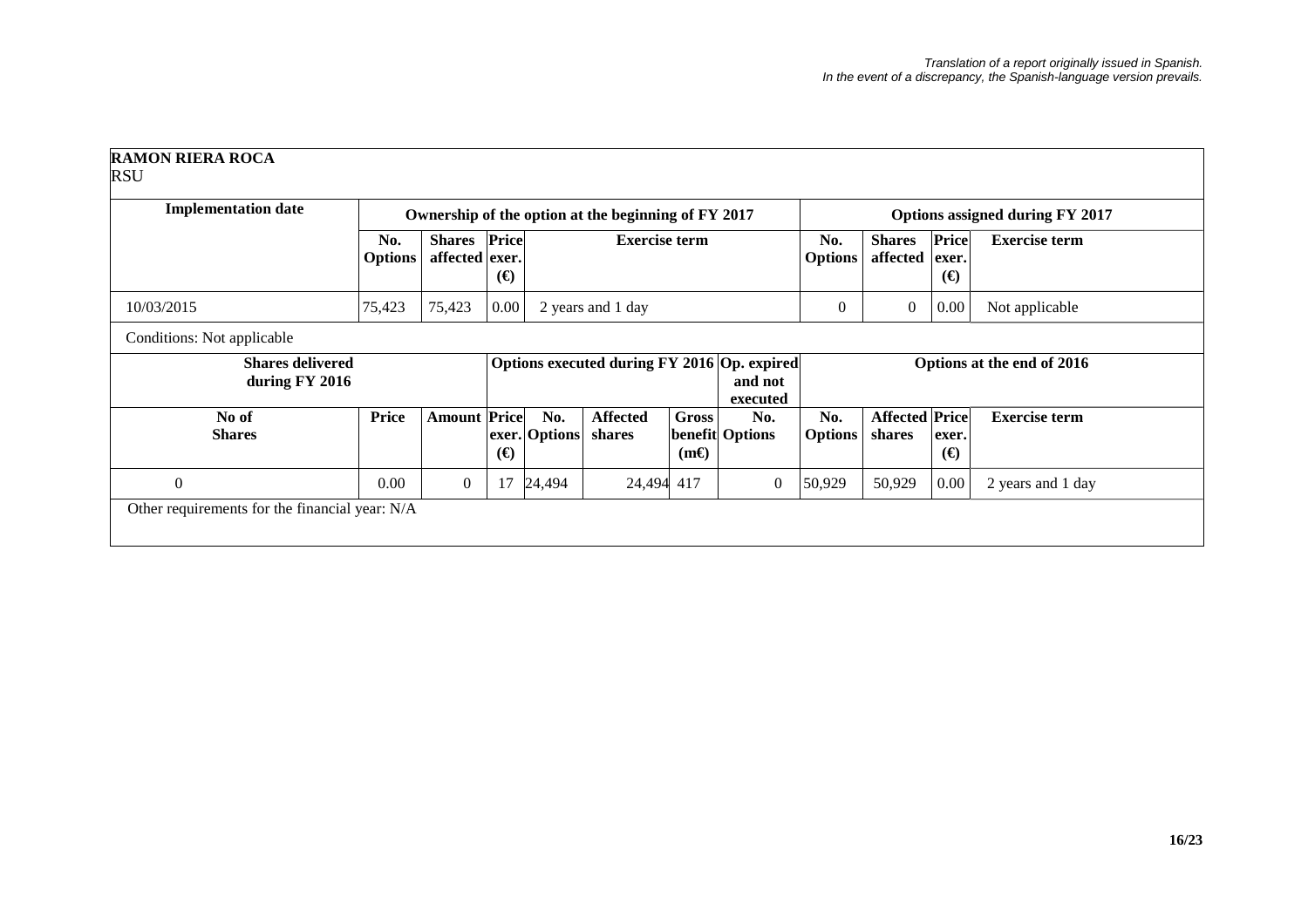| <b>RAIMON GRÍFOLS ROURA</b> |  |
|-----------------------------|--|
| <b>RSU</b>                  |  |

| <b>Implementation date</b>                     |                       |                                 | Ownership of the option at the beginning of FY 2017 |                                                                                 |                           |                                        |                            |                           | Options assigned during FY 2017 |                      |                      |  |
|------------------------------------------------|-----------------------|---------------------------------|-----------------------------------------------------|---------------------------------------------------------------------------------|---------------------------|----------------------------------------|----------------------------|---------------------------|---------------------------------|----------------------|----------------------|--|
|                                                | No.<br><b>Options</b> | <b>Shares</b><br>affected exer. | Price<br>$\Theta$                                   | <b>Exercise term</b>                                                            |                           |                                        | No.<br><b>Options</b>      | <b>Shares</b><br>affected | Price<br>exer.<br>$\Theta$      | <b>Exercise term</b> |                      |  |
| 01/07/2016                                     | 9,964                 | 9,964                           | 0.00                                                |                                                                                 | 2 years and 1 day         |                                        |                            | 22,341                    | 22,341                          | 0.00                 | Not applicable       |  |
| Conditions: Not applicable                     |                       |                                 |                                                     |                                                                                 |                           |                                        |                            |                           |                                 |                      |                      |  |
| <b>Shares delivered</b><br>during FY 2016      |                       |                                 |                                                     | Op. expired<br><b>Options executed during FY</b><br>2016<br>and not<br>executed |                           |                                        | Options at the end of 2016 |                           |                                 |                      |                      |  |
| No of<br><b>Shares</b>                         | Price                 | <b>Amount Price</b>             | $\Theta$                                            | No.<br>exer. Options                                                            | <b>Affected</b><br>shares | <b>Gross</b><br>benefit<br>$(m\Theta)$ | No.<br><b>Options</b>      | No.<br><b>Options</b>     | <b>Affected Price</b><br>shares | exer.<br>$\Theta$    | <b>Exercise term</b> |  |
| $\theta$                                       | 0.00                  | $\overline{0}$                  | 0.00                                                | $\mathbf{0}$                                                                    | $\mathbf{0}$              | $\theta$                               | $\Omega$                   | 32,305                    | 32.305                          | 0.00                 | 2 years and 1 day    |  |
| Other requirements for the financial year: N/A |                       |                                 |                                                     |                                                                                 |                           |                                        |                            |                           |                                 |                      |                      |  |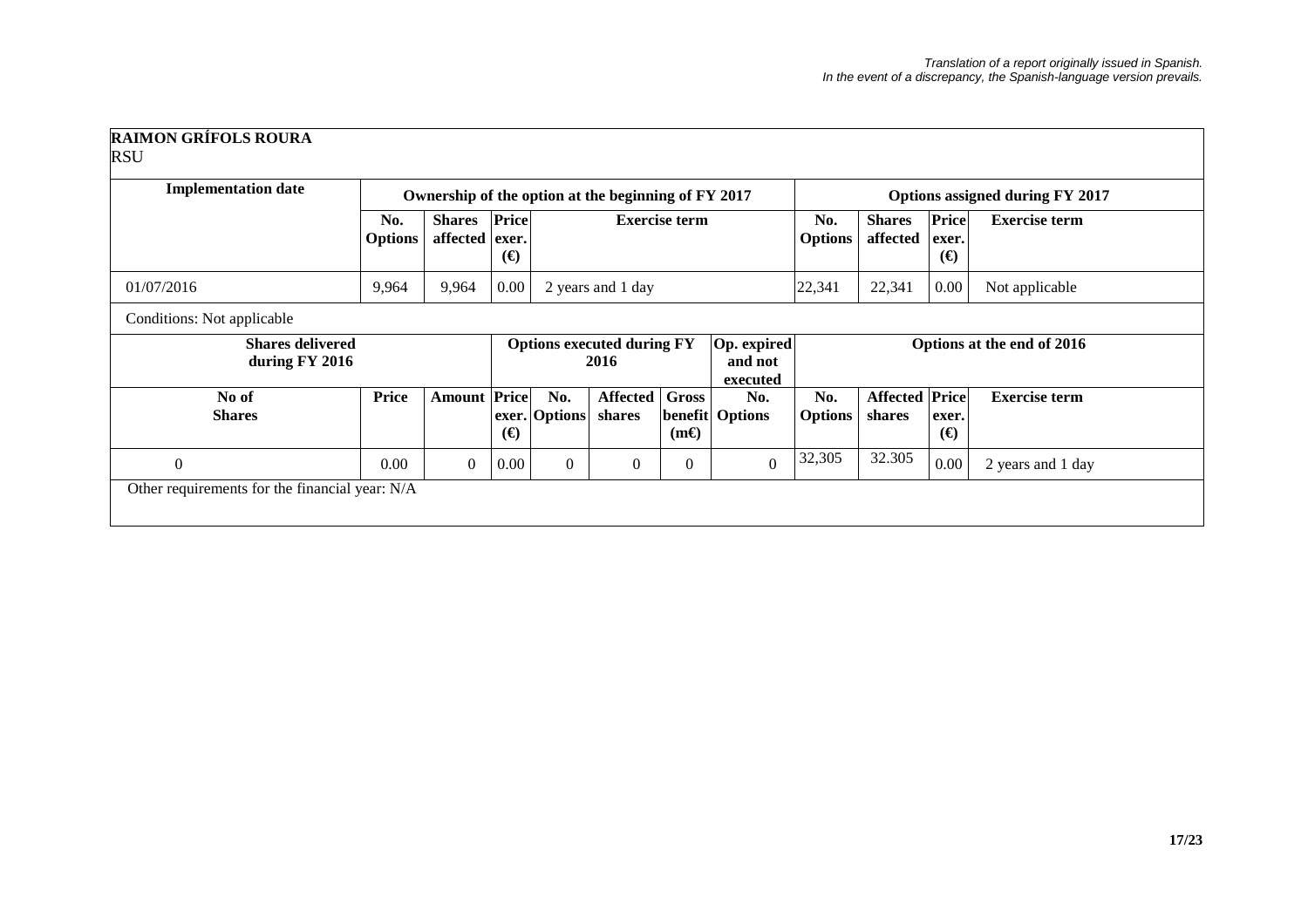| <b>Implementation date</b>                |                       | Ownership of the option at the beginning of FY 2017<br>Options assigned during FY 2017 |                   |                      |                                             |                             |                               |                            |                                 |                                   |                      |  |
|-------------------------------------------|-----------------------|----------------------------------------------------------------------------------------|-------------------|----------------------|---------------------------------------------|-----------------------------|-------------------------------|----------------------------|---------------------------------|-----------------------------------|----------------------|--|
|                                           | No.<br><b>Options</b> | <b>Shares</b><br>affected exer.                                                        | Price<br>$\Theta$ | <b>Exercise term</b> |                                             |                             |                               | No.<br><b>Options</b>      | <b>Shares</b><br>affected       | <b>Price</b><br>exer.<br>$\Theta$ | <b>Exercise term</b> |  |
| 10/03/2015                                | 101,693               | 101,693                                                                                | 0.00              |                      | 2 years and 1 day                           |                             |                               | $\mathbf{0}$               | $\overline{0}$                  | 0,00                              | Not applicable       |  |
| Conditions: Not applicable                |                       |                                                                                        |                   |                      |                                             |                             |                               |                            |                                 |                                   |                      |  |
| <b>Shares delivered</b><br>during FY 2017 |                       |                                                                                        |                   |                      | Options executed during FY 2017 Op. expired |                             | and not<br>executed           | Options at the end of 2017 |                                 |                                   |                      |  |
| No of<br><b>Shares</b>                    | <b>Price</b>          | <b>Amount Price</b>                                                                    | $\Theta$          | No.<br>exer. Options | <b>Affected</b><br>shares                   | <b>Gross</b><br>$(m\Theta)$ | No.<br><b>benefit Options</b> | No.<br><b>Options</b>      | <b>Affected Price</b><br>shares | exer.<br>$\Theta$                 | <b>Exercise term</b> |  |
|                                           |                       |                                                                                        |                   |                      |                                             |                             |                               |                            |                                 |                                   |                      |  |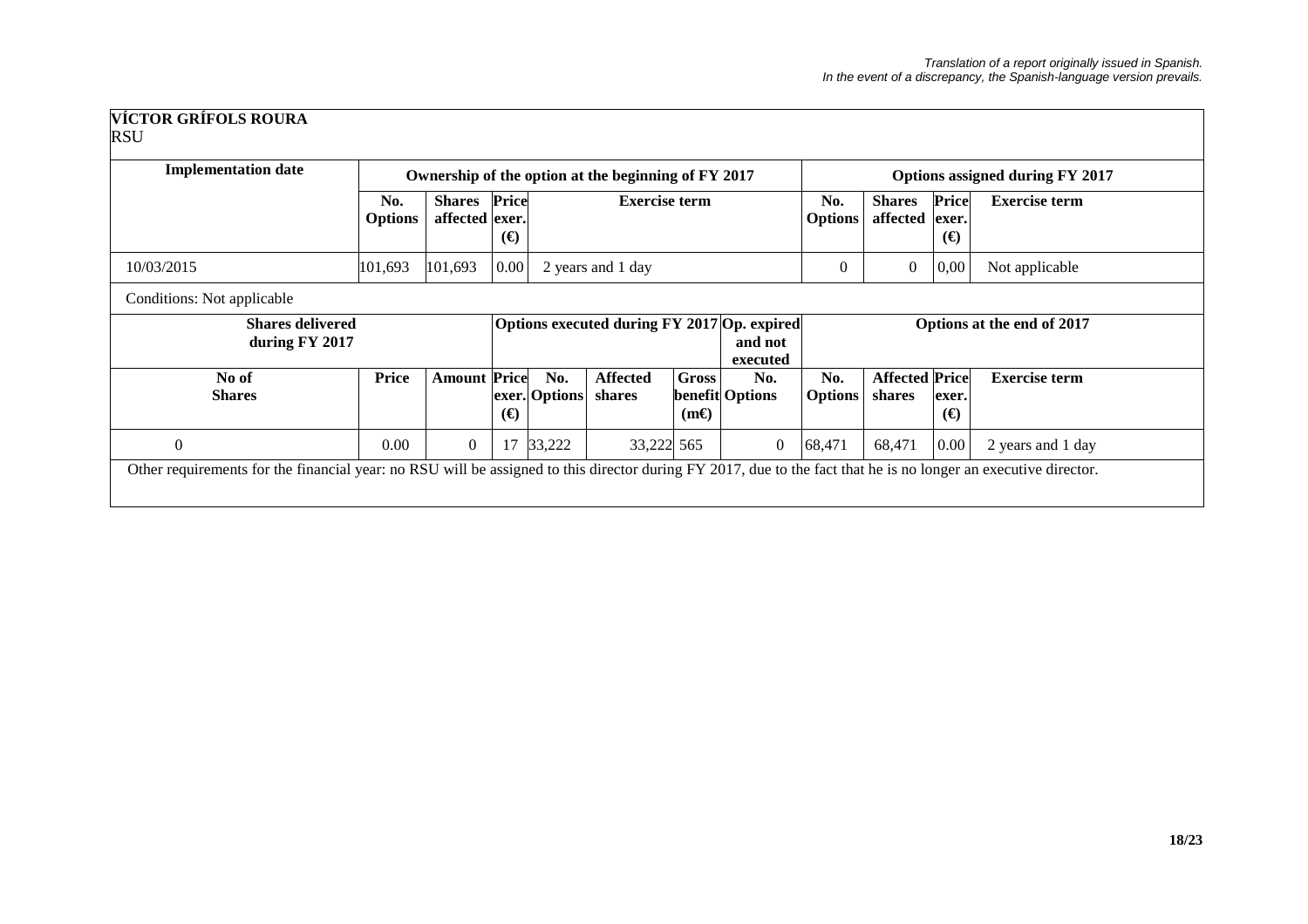iii) Long-term saving systems

b) Remuneration accrued by board members of the company due to them being on boards in other companies of the group:

i) Compensation in cash (in thousands of  $\Theta$ 

| <b>Name</b>                                 | <b>Salary</b>  | <b>Fixed</b><br>remunerati<br>on | <b>Expense</b><br>S | Short-term<br>variable<br>remuneratio remunerati<br>$\mathbf n$ | variable<br>on | <b>Long-term Remuneration</b><br>due to<br>belonging to<br>board | <b>Indemnity</b> | <b>Other</b><br>concepts | <b>Total</b><br>financial<br>year 2017 | <b>Total</b><br>financial<br>year 2016 |
|---------------------------------------------|----------------|----------------------------------|---------------------|-----------------------------------------------------------------|----------------|------------------------------------------------------------------|------------------|--------------------------|----------------------------------------|----------------------------------------|
| <b>ANNA VEIGA LLUCH</b>                     | $\overline{0}$ | $\theta$                         | $\theta$            | $\overline{0}$                                                  | $\overline{0}$ | $\overline{0}$                                                   | $\Omega$         | $\overline{0}$           | $\overline{0}$                         | $\overline{0}$                         |
| BELÉN VILLALONGA MORENÉS                    | $\theta$       | $\theta$                         | $\theta$            | $\overline{0}$                                                  | $\theta$       | $\Omega$                                                         | $\Omega$         | $\Omega$                 | $\overline{0}$                         | $\overline{0}$                         |
| CARINA SZPILKA LÁZARO                       | $\overline{0}$ | $\theta$                         | $\overline{0}$      | $\theta$                                                        | $\overline{0}$ | $\overline{0}$                                                   | $\Omega$         | $\overline{0}$           | $\overline{0}$                         | $\overline{0}$                         |
| IÑIGO SÁNCHEZ-ASIAÍN<br><b>MARDONES</b>     | $\overline{0}$ | $\theta$                         | $\overline{0}$      | $\boldsymbol{0}$                                                | $\overline{0}$ | $\overline{0}$                                                   | $\Omega$         | $\overline{0}$           | $\overline{0}$                         | $\overline{0}$                         |
| LUIS ISASI FERNÁNDEZ DE<br><b>BOBADILLA</b> | $\theta$       | $\theta$                         | $\overline{0}$      | $\boldsymbol{0}$                                                | $\Omega$       | $\overline{0}$                                                   | $\Omega$         | $\overline{0}$           | $\overline{0}$                         | $\theta$                               |
| <b>MARLA ELIZABETH SALMON</b>               | $\overline{0}$ | $\theta$                         | $\theta$            | $\overline{0}$                                                  | $\theta$       | $\theta$                                                         | $\Omega$         | $\Omega$                 | $\theta$                               | $\Omega$                               |
| <b>RAMON RIERA ROCA</b>                     | $\mathbf{0}$   | $\theta$                         | $\Omega$            | $\boldsymbol{0}$                                                | $\theta$       | $\overline{0}$                                                   | $\Omega$         | $\overline{0}$           | $\overline{0}$                         | $\overline{0}$                         |
| <b>STEVEN MAYER</b>                         | $\mathbf{0}$   | $\mathbf{0}$                     | $\overline{0}$      | $\boldsymbol{0}$                                                | $\overline{0}$ | $\boldsymbol{0}$                                                 | $\theta$         | $\overline{0}$           | $\mathbf{0}$                           | $\overline{0}$                         |
| THOMAS GLANZMANN                            | $\theta$       | $\theta$                         | $\theta$            | $\overline{0}$                                                  | $\theta$       | $\theta$                                                         | $\Omega$         | $\Omega$                 | $\theta$                               | $\Omega$                               |
| TOMÁS DAGÁ GELABERT                         | $\theta$       | $\theta$                         | $\Omega$            | $\overline{0}$                                                  | $\theta$       | $\theta$                                                         | $\Omega$         | $\overline{0}$           | $\overline{0}$                         | $\overline{0}$                         |
| VÍCTOR GRÍFOLS DEU                          | $\overline{0}$ | $\mathbf{0}$                     | $\overline{0}$      | $\boldsymbol{0}$                                                | $\overline{0}$ | $\overline{0}$                                                   | $\theta$         | $\overline{0}$           | $\overline{0}$                         | $\overline{0}$                         |
| VÍCTOR GRÍFOLS ROURA                        | $\overline{0}$ | $\theta$                         | $\Omega$            | $\overline{0}$                                                  | $\Omega$       | $\overline{0}$                                                   | $\Omega$         | $\Omega$                 | $\overline{0}$                         | $\Omega$                               |
| <b>RAIMON GRÍFOLS ROURA</b>                 | $\Omega$       | $\Omega$                         | $\Omega$            | $\overline{0}$                                                  | $\Omega$       | $\theta$                                                         | $\Omega$         | $\Omega$                 | $\theta$                               |                                        |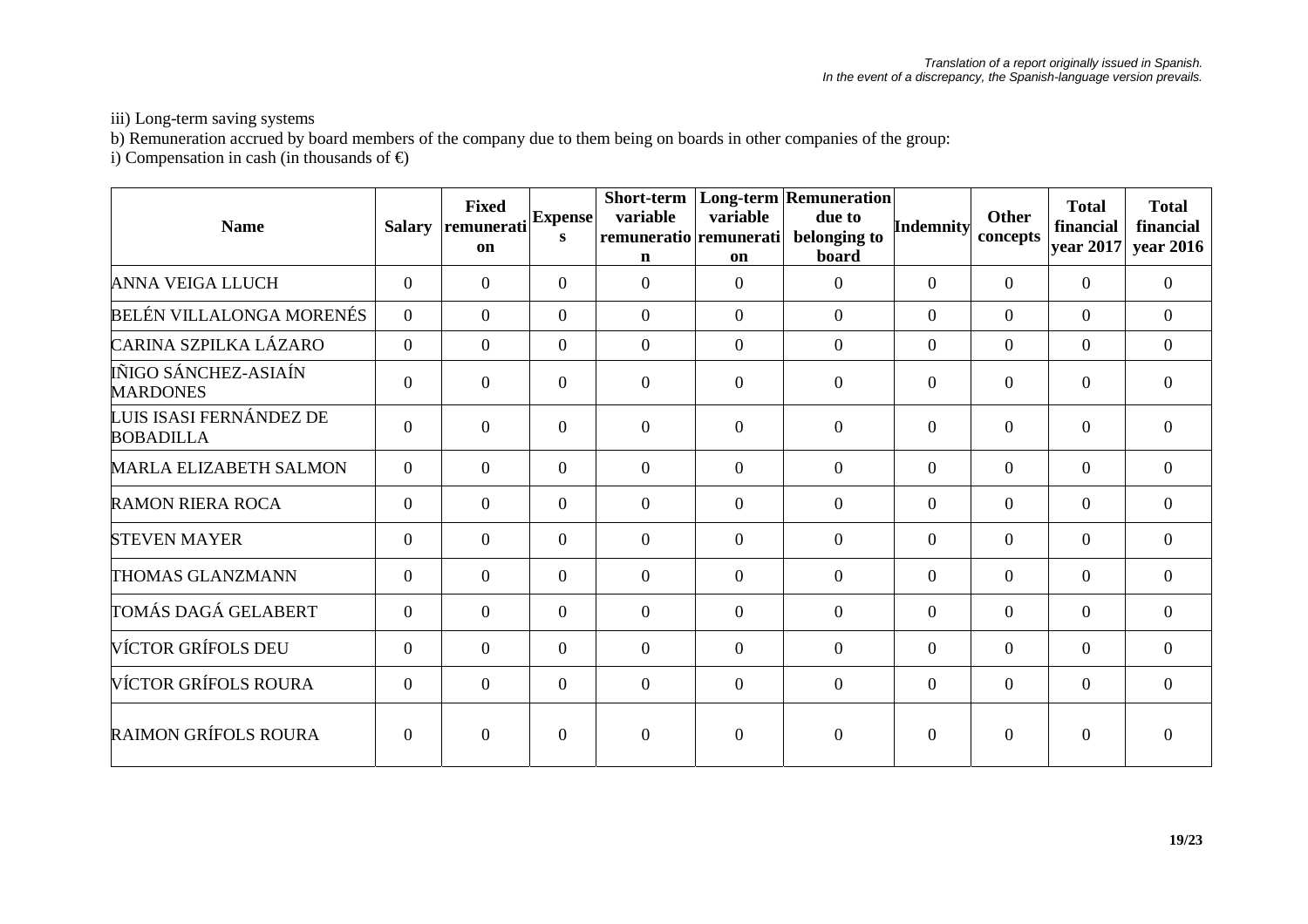# **ii) Remuneration systems based on shares**

Not applicable

## **iii) Long-term saving systems**

Not applicable

# **iv) Other benefits (in thousands of €)**

0 in all charts and does not apply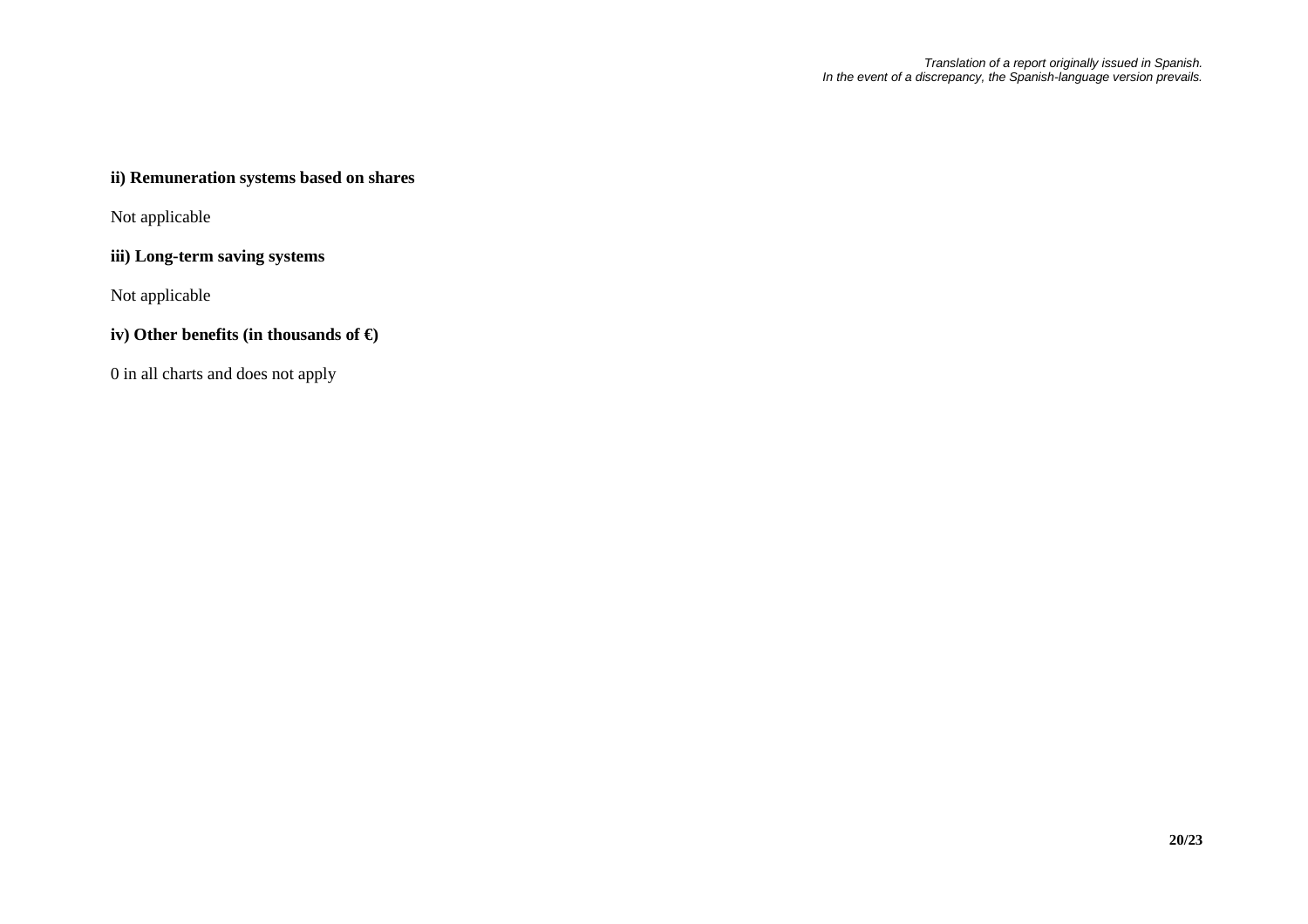## **c) Summary of compensations (in thousands of €):**

The amounts corresponding to all remuneration concepts included in this report that have been accrued by the board member must be included in the summary, in thousands of euro.

Any contributions or endowments made to long-term saving systems must be included:

|                                             | <b>Compensation accrued in the Company</b> |                                 |                                            |                                             |                                                    | Compensation accrued in group's<br>companies |                                            |                              |                                     | <b>Totals</b>                          |                                                       |
|---------------------------------------------|--------------------------------------------|---------------------------------|--------------------------------------------|---------------------------------------------|----------------------------------------------------|----------------------------------------------|--------------------------------------------|------------------------------|-------------------------------------|----------------------------------------|-------------------------------------------------------|
| <b>Name</b>                                 | Total<br>remuneratio<br>n in cash          | Value of<br>shares<br>delivered | Gross<br>profit of<br>options<br>exercised | <b>Total</b><br>financial<br>for<br>company | <b>Total</b><br>year 2017 remunerati<br>on in cash | Value of<br>shares<br>delivered              | Gross<br>profit of<br>options<br>exercised | Total<br>year 2017 year 2017 | <b>Total</b><br>financial financial | <b>Total</b><br>financial<br>year 2016 | <b>Contribution to</b><br>saving systems<br>during FY |
| ANNA VEIGA LLUCH                            | 100                                        | $\theta$                        | $\Omega$                                   | 100                                         | $\theta$                                           | $\Omega$                                     | $\theta$                                   | $\Omega$                     | 100                                 | 100                                    | $\theta$                                              |
| BELÉN VILLALONGA MORENÉS                    | 150                                        | $\boldsymbol{0}$                | $\Omega$                                   | 150                                         | $\Omega$                                           | $\Omega$                                     | $\Omega$                                   | $\Omega$                     | 150                                 | 150                                    | $\boldsymbol{0}$                                      |
| LUIS ISASI FERNÁNDEZ DE<br><b>BOBADILLA</b> | 125                                        | $\overline{0}$                  | $\boldsymbol{0}$                           | 125                                         | $\theta$                                           | $\Omega$                                     | $\theta$                                   | $\overline{0}$               | 125                                 | 125                                    | $\boldsymbol{0}$                                      |
| MARLA ELIZABETH SALMON                      | 150                                        | $\Omega$                        | $\Omega$                                   | 150                                         | $\Omega$                                           | $\Omega$                                     | $\theta$                                   | $\Omega$                     | 150                                 | 150                                    | $\theta$                                              |
| CARINA SZPILKA LÁZARO                       | 125                                        | $\theta$                        | $\Omega$                                   | 125                                         | $\Omega$                                           | $\Omega$                                     | $\theta$                                   | $\Omega$                     | 125                                 | 125                                    | $\theta$                                              |
| ÍÑIGO SÁNCHEZ-ASIAÍN MARDONES               | 150                                        | $\theta$                        | $\theta$                                   | 150                                         | $\theta$                                           | $\Omega$                                     | $\Omega$                                   | $\overline{0}$               | 150                                 | 150                                    | $\overline{0}$                                        |
| <b>STEVEN MAYER</b>                         | 125                                        | $\overline{0}$                  | $\Omega$                                   | 125                                         | $\mathbf{0}$                                       | $\Omega$                                     | $\Omega$                                   | $\Omega$                     | 125                                 | 125                                    | $\boldsymbol{0}$                                      |
| THOMAS GLANZMANN                            | 939                                        | $\theta$                        | $\Omega$                                   | 939                                         | $\Omega$                                           | $\Omega$                                     | $\Omega$                                   | $\Omega$                     | 939                                 | 905                                    | $\boldsymbol{0}$                                      |
| TOMÁS DAGÁ GELABERT                         | $\Omega$                                   | $\Omega$                        | $\Omega$                                   | $\Omega$                                    | $\Omega$                                           | $\Omega$                                     | $\Omega$                                   | $\Omega$                     | $\Omega$                            | $\Omega$                               | $\theta$                                              |
| RAMÓN RIERA ROCA                            | 1,023                                      | $\mathbf{0}$                    | 417                                        | 1,440                                       | $\Omega$                                           | $\Omega$                                     | $\Omega$                                   | $\overline{0}$               | 1,440                               | 952                                    | $\theta$                                              |
| <b>RAIMON GRÍFOLS ROURA</b>                 | 910                                        | $\theta$                        | $\Omega$                                   | 910                                         | $\overline{0}$                                     | $\Omega$                                     | $\Omega$                                   | $\Omega$                     | 910                                 | 340                                    | $\boldsymbol{0}$                                      |
| <b>VÍCTOR GRÍFOLS DEU</b>                   | 564                                        | $\theta$                        | 36                                         | 600                                         | $\Omega$                                           | $\Omega$                                     | $\Omega$                                   | $\Omega$                     | 600                                 | 177                                    | $\boldsymbol{0}$                                      |
| <b>VÍCTOR GRIFOLS ROURA</b>                 | 1,315                                      | $\mathbf{0}$                    | 565                                        | 1,880                                       | $\Omega$                                           | $\Omega$                                     | $\theta$                                   | $\Omega$                     | 1,880                               | 1,274                                  | $\boldsymbol{0}$                                      |
| <b>TOTAL</b>                                | 5,676                                      | $\bf{0}$                        | 1,018                                      | 6,694                                       | $\bf{0}$                                           | $\mathbf{0}$                                 | $\mathbf{0}$                               | $\mathbf{0}$                 | 6,694                               | 4,573                                  | $\bf{0}$                                              |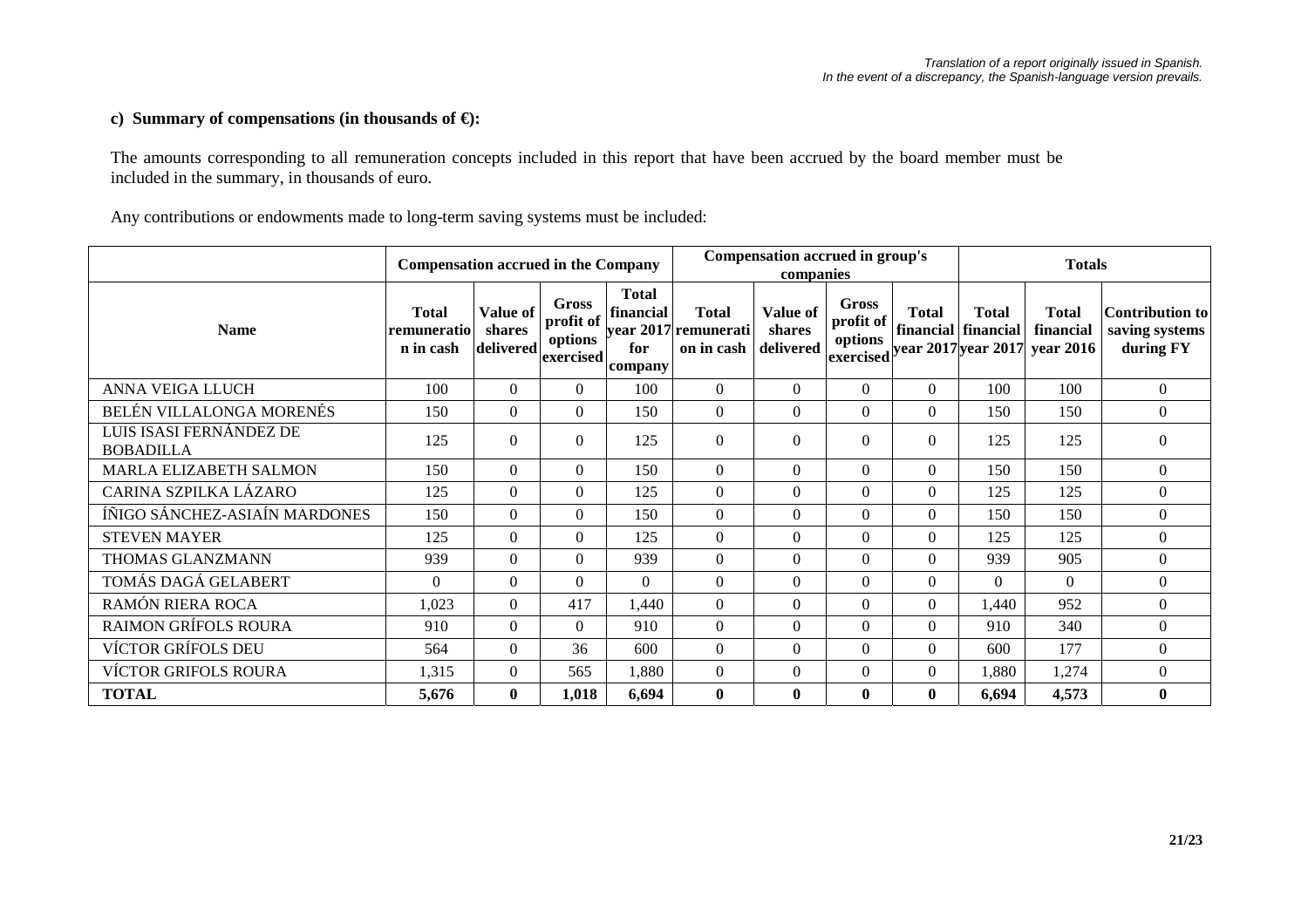D.2 Report on the relationship between the compensation obtained by board members and the results or other measurements of performance of the company, explaining, where appropriate, how the variations in the performance of the company have influenced the variation in the remuneration of the board members.

Only executive directors receive part of their remuneration as variable remuneration, which may represent a maximum amount that may range from 45% to 65% of the final annual remuneration. The remaining independent board members, others external and proprietary that receive remuneration are not affected by results or other measurements of performance of the company, beyond the performance of their work as board members pursuant to the Articles of Association and the Regulations of the Board of Directors.

D.3 Report on the result of the consultative vote at the general shareholders' meeting on the annual report on remuneration in the previous financial year, with indication of the number of negative votes issued, where appropriate:

|                     | <b>Number</b> | % of total |
|---------------------|---------------|------------|
| <b>Issued Votes</b> | 342,188,151   | 80.3014%   |

|                        | <b>Number</b> | % of total |
|------------------------|---------------|------------|
| <b>Negative votes</b>  | 113,767,722   | 33.2471%   |
| <b>Votes in favour</b> | 213,240,981   | 62.3169%   |
| <b>Abstentions</b>     | 15,179,448    | 4.4360%    |

# **E OTHER INFORMATION OF INTEREST**

Should there be any relevant aspects in the area of board member remuneration that may have not been possible to include in the other sections of this report, but which may be necessary to include in order to be in possession of more complete and reasoned information on the remuneration structure and practices of the company in relation to its board members, detail these briefly.

- (1) In relation to section D.1.a), under "Total financial year 2017" the total amount paid to the director as fixed remuneration and variable remuneration in cash has been included.
- (2) Thomas Glanzmann receives a payment for providing consulting services to the Company. Mr Glanzmann has vast experience and is well-known in the sector, which is why his services were requested by the Company.
- (3) With respect to the global remuneration of the board of directors, the increase with respect to the previous year is worth being clarified. On one side, this year the vesting of certain RSU's granted to the executive directors during year 2015 has taken place, given that these RSU's had a two year and one day vesting period. In addition, it should be highlighted that this year the 12 month remuneration of the two co-CEO's has been